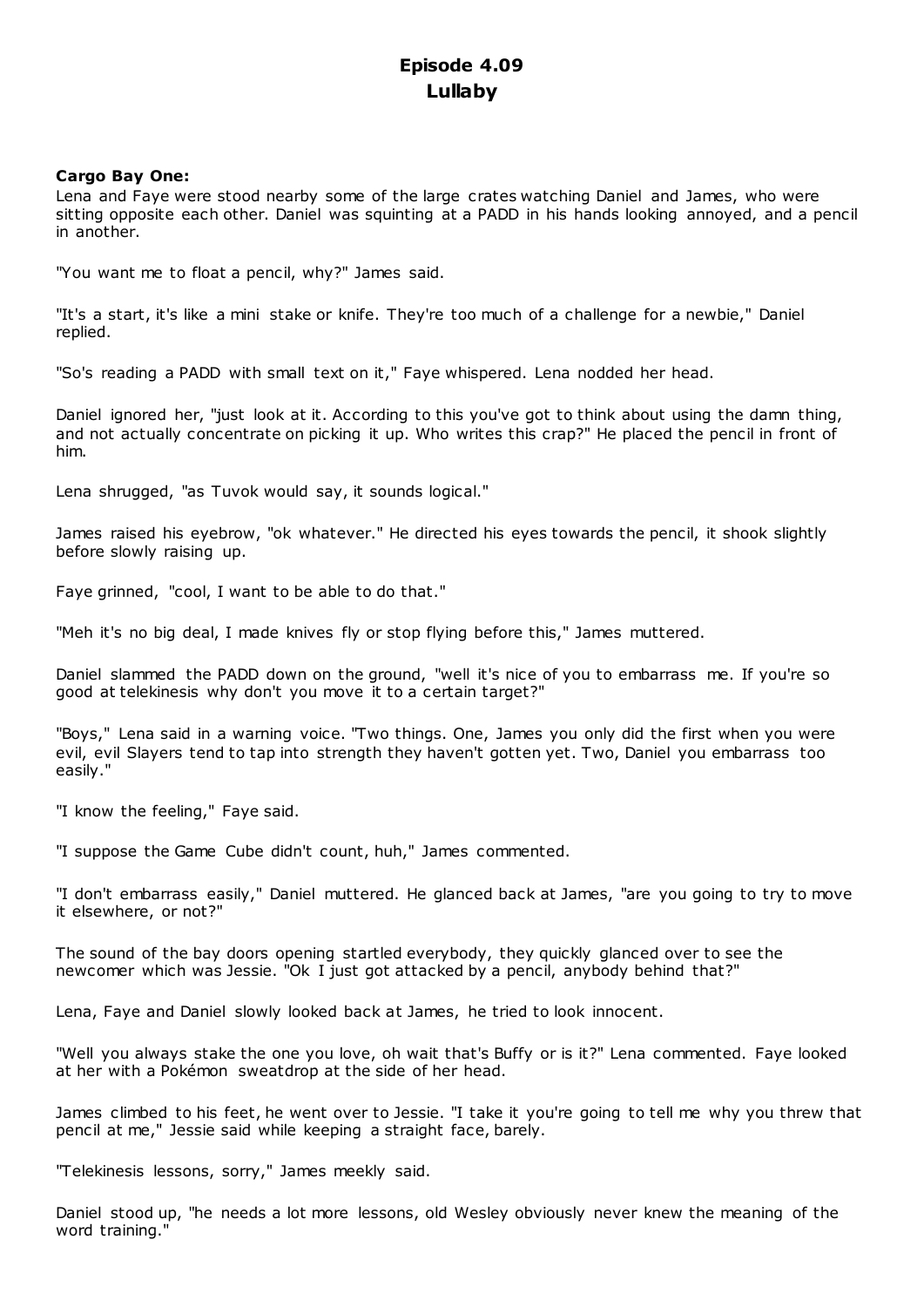James laughed, "oh I think he knew the word quite well."

"Well he was obviously crap at it," Daniel said under his breath. "Ok Lena, do you want to go now?"

"I got telekinesis straight away Dan, you can't teach me anything," Lena replied.

"Fine we could work on telepathy, all of you can join in then. I'll think of a number between one and one hundred, and you'll have a go at guessing what it is," Daniel said.

Lena looked uneasy, "um I'd love to but I have daughter bonding to do, that'll do." She rushed out of the room.

"Heck if she can pull that off, I can," James muttered. He and Jessie rushed out too.

"Er yeah me too, one or maybe both of their daughters like hanging with me," Faye stuttered before running out.

Daniel groaned, "great, I need to do more crappy research."

## **Deck Thirteen:**

Kiara was wandering down the quiet corridor, whistling to herself. Just as she passed an unknown crewmember the ship shook like it usually does when under attack, making her fall to the ground.

The unknown crewmember breathed a sign of relief before continuing. Of course his relief was short lived as he walked straight through a turbolift door, minus a turbolift.

Kiara pulled herself back up, "that was embarrassing." After a quick scan of the area, Kiara continued on.

#### **The Bridge:**

Everyone in the room were staring towards the viewscreen from their stations or standing spots. Lena and Jessie stepped off the turbolift.

"What is it this time?" Lena questioned. Tom beckoned his head towards the viewscreen. "We are still in that other galaxy right?"

"Last time I checked yeah," Tom replied.

"So what's a Borg ship doing here?" Jessie said questioningly.

"Maybe the Resistance tracked us down to help us get back," Bryan suggested.

"We're being hailed. Hey that's weird, it's coming from the cube but the signal itself has been relayed through it," Jessie said.

Lena stood next to Tom, "on screen then."

The viewscreen changed to show an interior of a Borg ship, a drone stepped into view. "Ah Morgan, Lieutenant Paris, how good to see you again."

Lena looked generally annoyed, "it's Lena now."

"She reminds me of the Borg Queen," Tom whispered.

"Well duh, I am the Borg Queen," the drone said.

"I thought you killed her, Lena," Triah muttered.

"I did," Lena mumbled.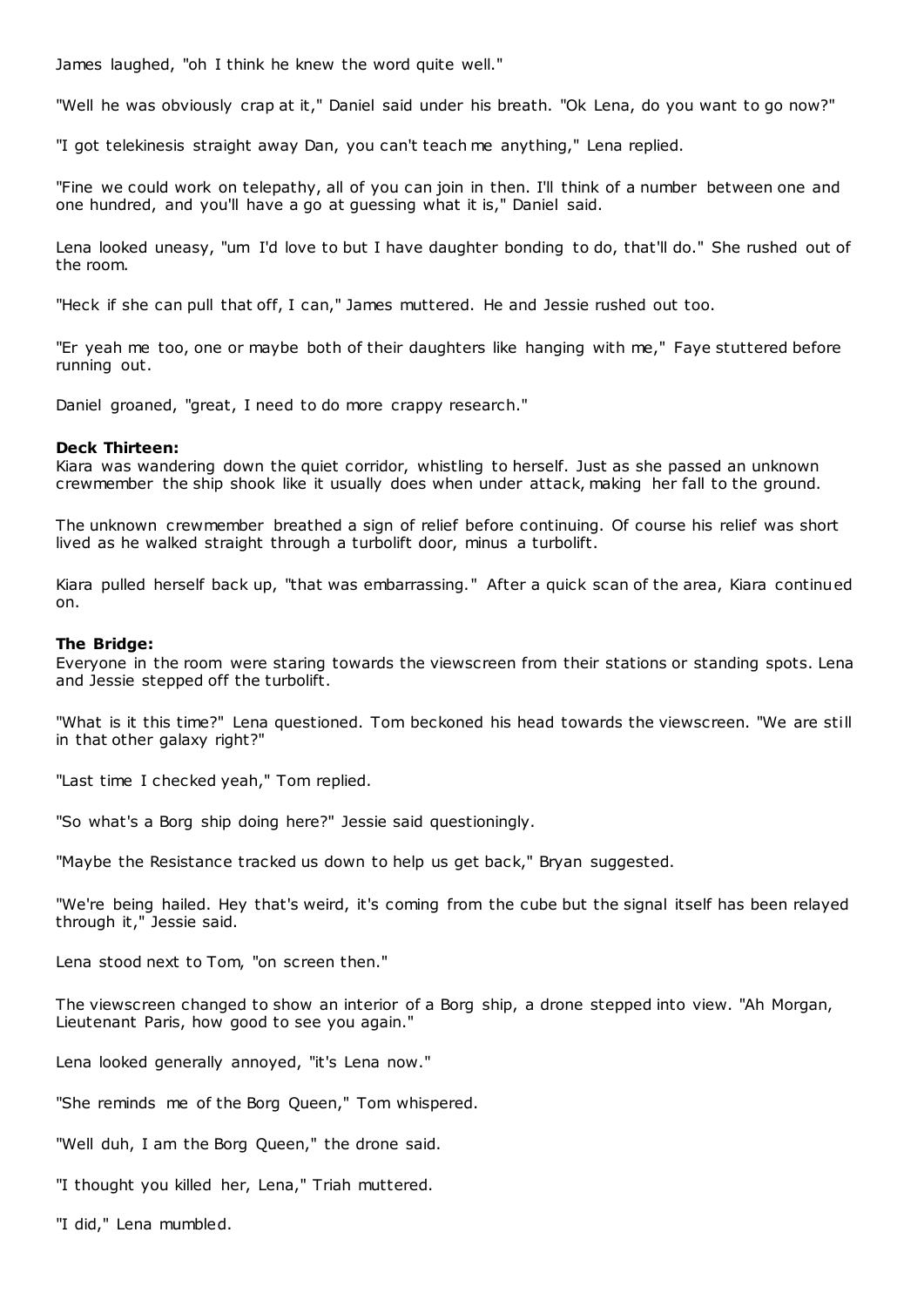"Killed is just a mortal's word, nothing more," the Queen said.

"Let me guess, you're the third incarnation of her as Lena did kill the second one for sure," Tom said.

"You are way off Lieutenant," the Queen responded.

Lena groaned, "for crying out loud, get her off the screen."

Tom turned to Jessie, "shield status?"

"Everything is at 100%, but I wouldn't count on the warp core shield holding," Jessie replied.

"Power weapons, stand by on the..." Lena commanded.

The Borg cube on the screen suddenly exploded, sending debris everywhere in sight. Everyone on the bridge stared in shock.

"What just happened?" Tom slowly asked.

Jessie looked confused, "I dunno, I didn't do anything, it just blew."

"Good, I can't really be bothered to deal with the Borg today," Lena muttered.

"Another ship is entering visual range," Triah said.

"They're hailing us too," Jessie said.

"Damn, what's their status?" Lena questioned.

"It's just a shuttle, it's only armed with lasers and its shields are really weak. I doubt they did this to the Borg," Jessie replied.

Lena turned back to the viewscreen, "alright then, on screen."

The screen changed to show a familiar face, everyone but Triah and Bryan's eyes lit up in shock.

"Hey guys," Kes cheerfully said.

"Kes? Wow, you look great," Tom gasped.

"For a ten year old, Tom finish your sentences in future," Kes said.

"Huh?" Tom said innocently.

"You were thinking that, don't deny it," Kes said.

Tom's eyes shifted nervously, "um yeah sorry."

"I don't understand, I thought Ocampans only live for nine years," Jessie said.

"Long story Jess. So Captain, permission to come aboard?" Kes said.

"Jess tractor her shuttle into the first shuttle bay," Lena ordered.

"No problem," Jessie said.

## **Later, the Conference Room:**

Lena and Tom were hanging around nearby the table looking slightly bored. The nearest doors opened up, Naomi and Zare walked in, slowly followed by Kes.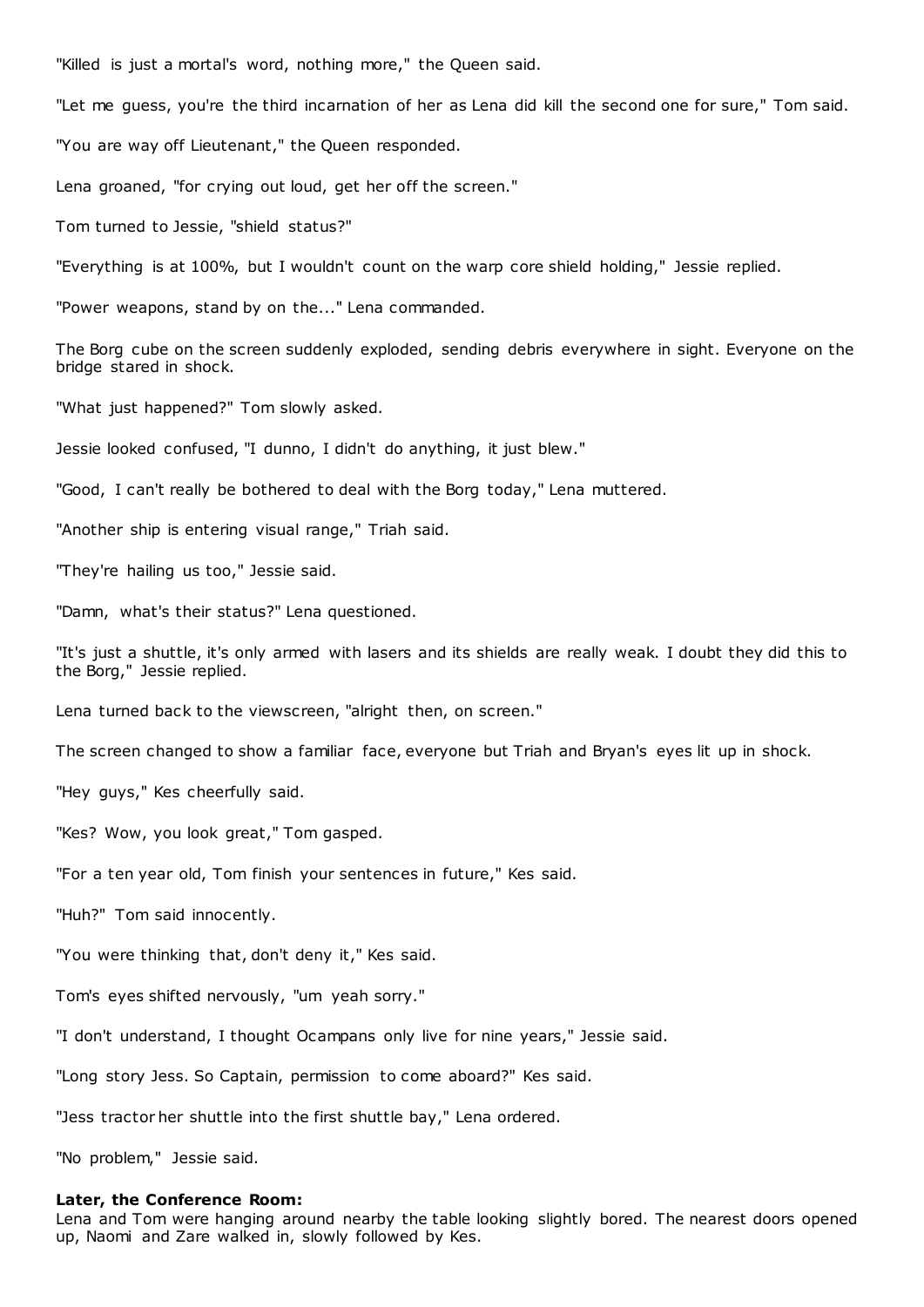"This is the guest and whatever, bye bye," Zare said with no interest, she wandered out of the room.

Naomi shook her head, "so shallow. Oh crap chipped a nail." She proceeded to file her nails.

Kes watched her as she walked over to Tom and Lena, "she's grown hasn't she?"

"Well K'Tarians do age faster, not as fast as your people though," Tom said, getting quieter with each word.

"It's funny, I imagined her being a bridge officer, not a Security officer," Kes said.

"I can't even remember who put her on the team, and why," Lena muttered.

Tom shrugged, "me neither."

Lena walked over to Naomi, "you can go now."

"Cool thanks," Naomi said. She headed towards the door muttering to herself, "god I hope she meant go home, not go back to work."

Kes watched Lena as she sat down on the table nearby Tom. "So, what brings you back to well us?" Tom asked.

"It's a very long story, finding where you were is a shorter story," Kes replied.

The door chimed. "Yeah come in," Lena said.

James walked into the room, "hi Lena, hi Tom, hey Kes... wait." He quickly glanced back at Kes, "Kes?"

Kes smiled, "hey yourself."

James glanced over at Tom and Lena, "um this better not be another time travel episode."

"As far as I know it isn't," Lena said.

"Kes is just here for a visit," Tom said.

Lena sat down in one of the nearby chairs, "here on duty or is just a social call?"

"Oh yeah, duty visit," James replied.

"Still on Security? Wow," Kes commented.

"Kinda, anyway it's not good news," James said.

Tom glanced around nervously, "uhoh who died?"

James glanced at the PADD in his hands, "some guy called Ensign Fallmore, he walked into a turbolift when there wasn't a turbolift there."

"An unknown crewmember dying stupidly? That's not an odd occurrence," Tom commented.

"Wait, how did they find him?" Lena asked.

"Sid, he was on another one of his suicide missions," James replied.

"That guy's still alive? It makes you wonder," Tom muttered.

"I haven't finished," James said.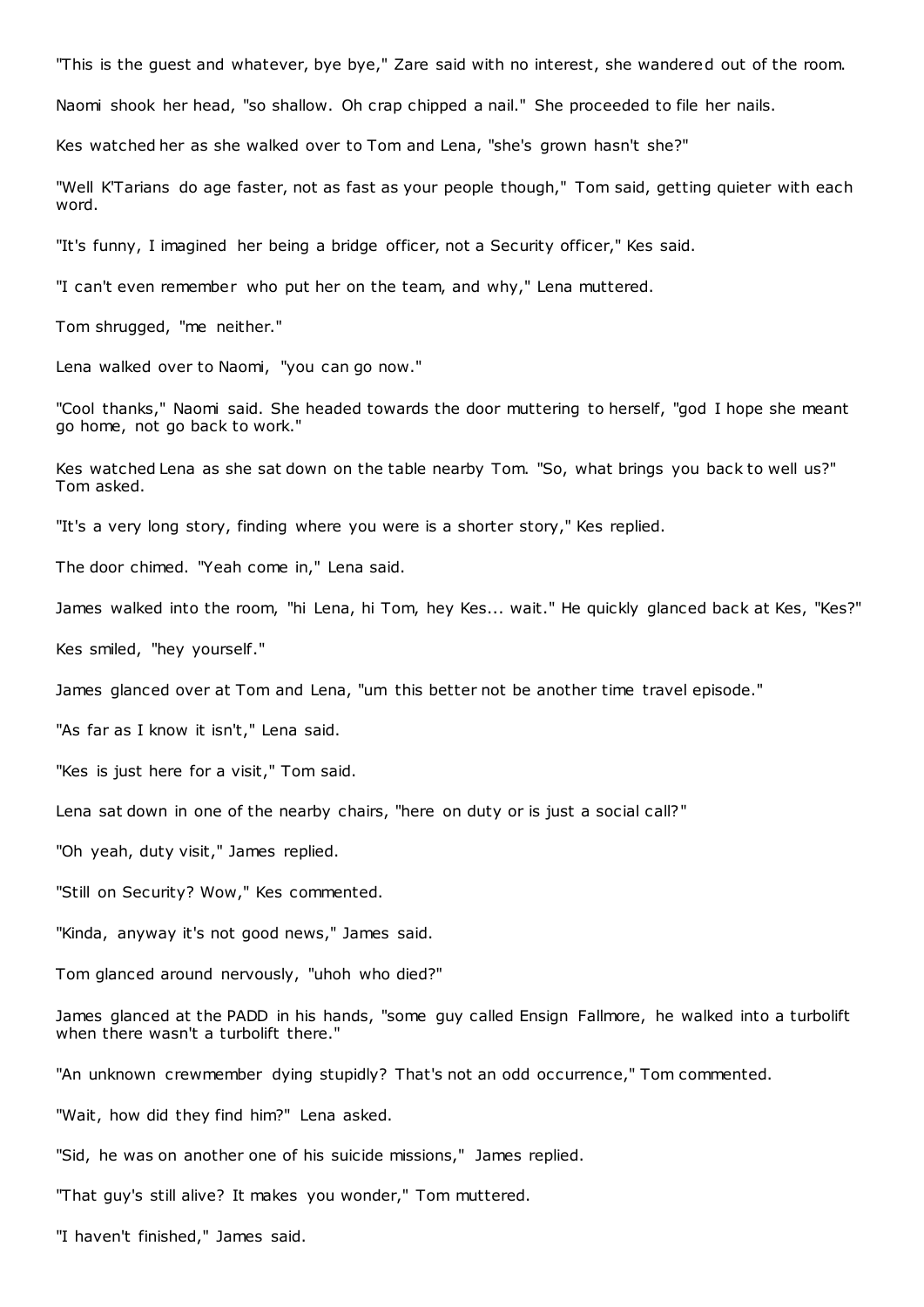Tom's eyes shifted, "um ookay?"

"He was murdered," James replied.

Lena rolled her eyes, "get Craig on it."

"Hey hey, I'm the chief on duty at the moment," James moaned.

"I agree with her here, you're like the new Evil Tuvok only without the pointy ears and logic comments," Tom said.

"There was only one incident," James said in disbelief.

Lena raised both eyebrows, "uh no, what about the last Iinan incident?"

"I didn't turn evil then," James muttered.

"I think she's trying to use the Iinan being a psycho maniac thing as an excuse," Tom whispered.

Lena groaned, "fine, there was only one time but you understand why."

"Lena that was, what, over a year and a half ago," James said.

"Fine, investigate a turbolift related murder if you really want to. Yeesh, it's not like you get paid extra for solving a murder case," Lena grumbled.

"What? We don't?" James said.

Tom shrugged, "you'd think so."

James stared blankly at him, "I was joking."

"Oh I knew that," Tom muttered.

Kes shook her head, "some things never change."

In: "Sickbay to Janeway."

"If this is about the murder, I don't want to know," Lena quickly said.

In: "Um no, but you really should get here quickly. Sickbay out."

Lena groaned as she pulled herself up, "one of these days I may accidentally press the delete button."

"You do know there's more to deleting the EMH than pressing a button," Tom pointed out.

Lena stood at the doorway glaring in Tom's direction, "James remind me to sort out the forms that allow me to fire Tom."

Tom put his hands on his hips, "there are no forms, ha!"

"No, the forms that allow me to fire you out of the torpedo tube," Lena said. She turned around and walked out of the door.

Tom glanced at James, "there are no forms for that either right?"

"Knowing Lena she'll make some if there aren't, or she'll just fire you without them," James replied.

"Guys," Kes said.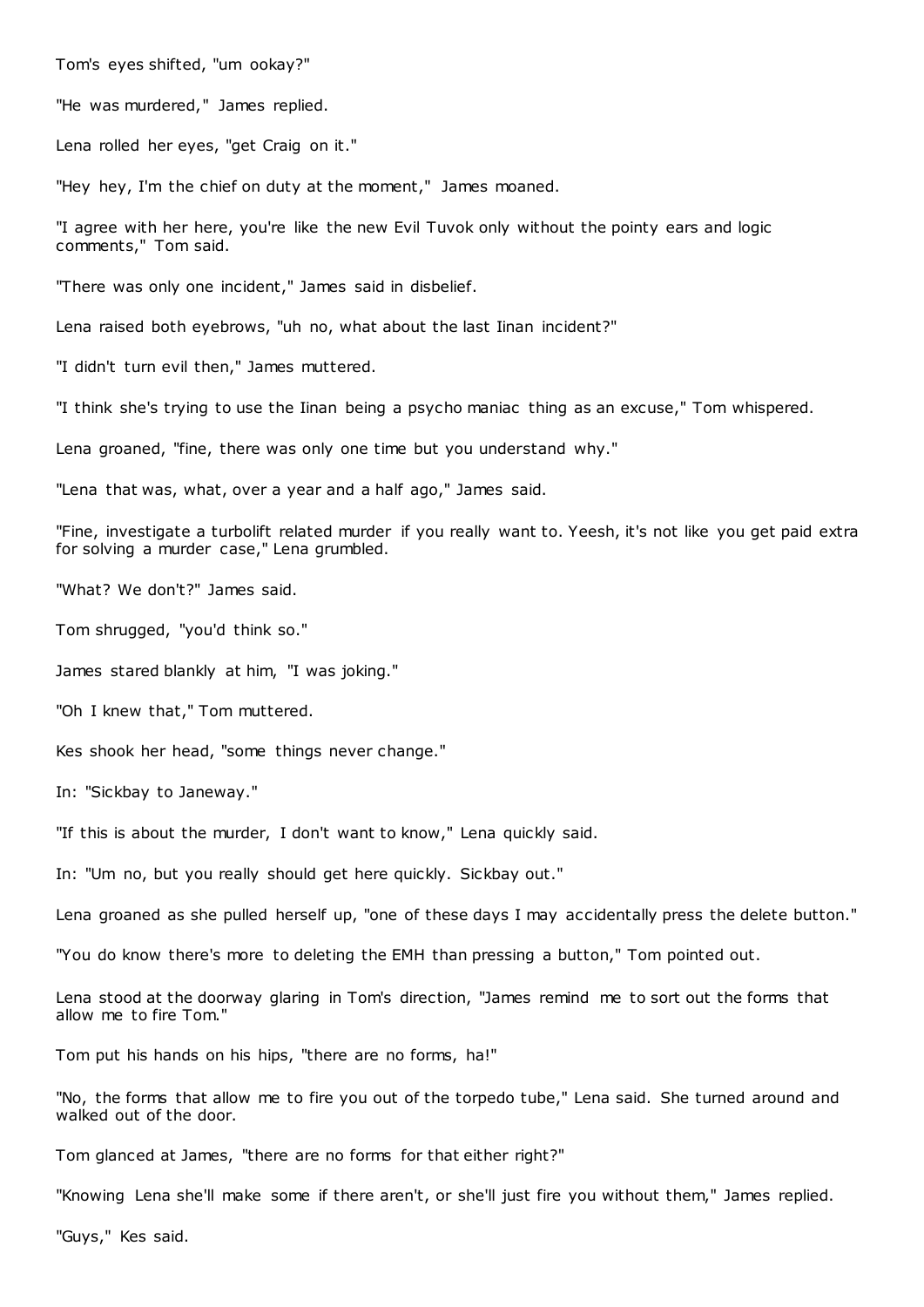James and Tom glanced over at her, she just smiled sweetly at them. Tom briefly glanced at James, "uh, what's up?"

"I couldn't tell Lena what's going to happen, I can tell you two though. That means no blabbering it all to her later, I'm looking at you Tom," Kes said.

Tom pouted, "hey I don't do that anymore."

James laughed, "if you believe that, you'll believe anything."

"Hmph, are you going to tell us or not?" Tom muttered.

"Well not fully. It's a really long story that basically ends with Lena and James are in trouble," Kes said.

James rolled his eyes, "so I've heard, from what?"

"A very long story," Kes replied.

"Someone's going to hit them both with a big book?" Tom questioned. James slapped him across the head.

"Thank you," Kes said.

"Anytime," James said.

Tom pouted again as he rubbed his head, "I was only joking, are you allowed and I'm not?"

"Yep," James replied. "Seriously though what are we in danger of, all Daniel said was that it was a Slayer thing."

"No no, that was just the Zare thing a few weeks ago," Tom muttered.

Kes shook her head, "no he was probably sensing the same thing as me."

"I don't think we should rely on that guy. He said two months ago, that something was going to screw up the next generation Chosens, and well Duncan and Sasha are fine, obviously," Tom said.

"He has a point for once," James muttered.

Kes looked confused, "it's not known who the next Chosens are. Duncan and Sasha are at the very least potentials."

"Nope one of them came back in time, she was a Chosen alright," Tom commented.

Kes looked even more confused, "that's odd, I didn't know about that."

"That's time travel for you," Tom said.

Kes nodded her head, "yes well this is a time travel problem. Someone's going to go back in time to ruin the timeline."

"In what way?" Tom questioned.

Kes sighed, "that would make me have to start telling the long story."

"How did I know this was going to be a time travel episode?" James muttered.

"Well let's hope it doesn't come to that," Kes said.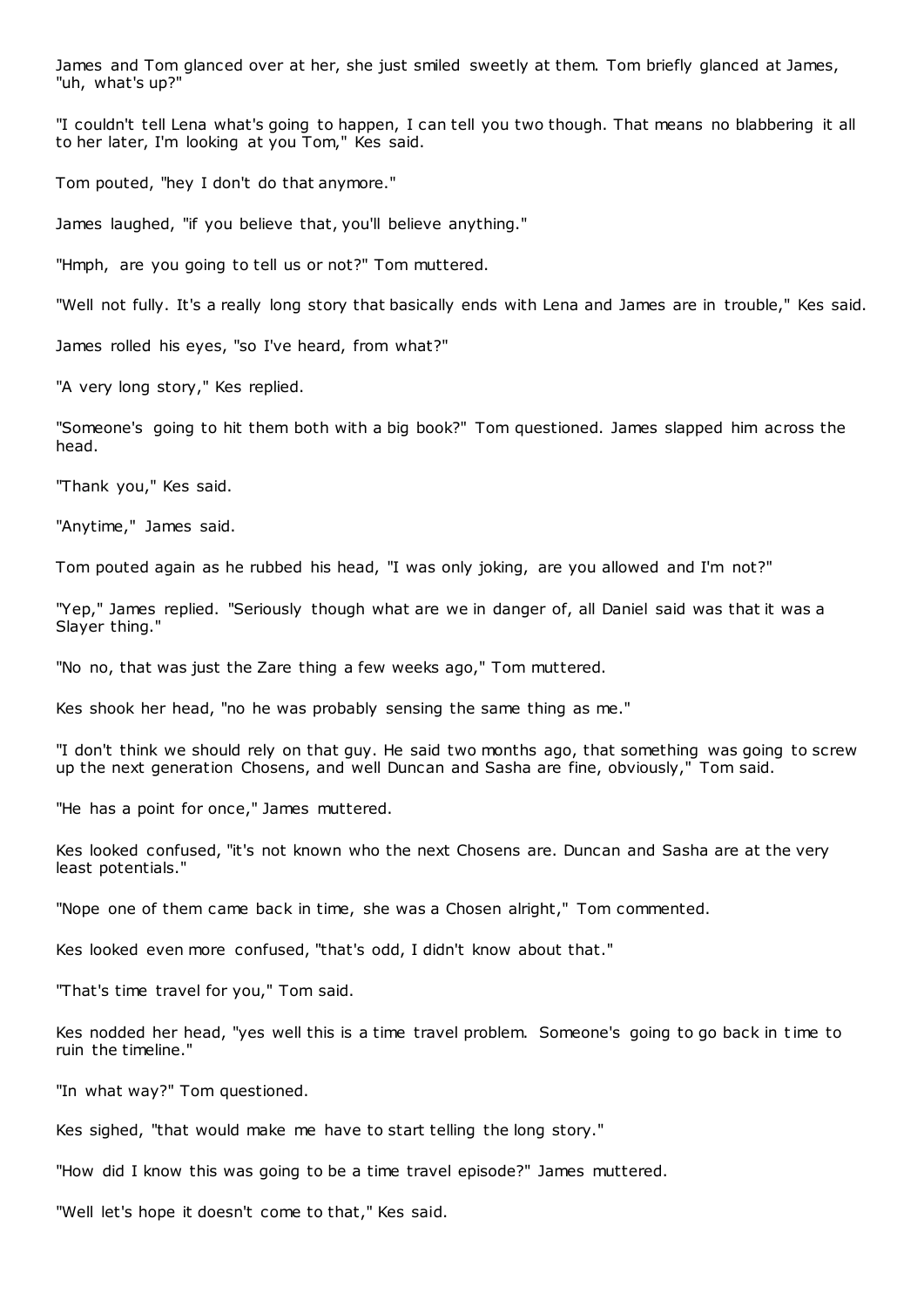"I think we need to know what they're going to do," James said.

Kes groaned, "fine but I really hope that you've got a lot of caffeine in your system, but not too much to give you a headache."

## **The Equinox:**

The Equinox senior staff had gathered around their own conference table. "Ok people, I think that the Enterprise know about the lab. Suggestions?"

Everyone stared blankly, Lessing raised his hand meekly. "Uh Rudey."

Max giggled, "rudey."

Ransom glared at Max, "shut up."

"Right sir," Max said.

"What makes you think they've found the lab sir? I mean it's been a month or so since our last appearance on the show, that was a while ago and well they would have done something by now," Lessing questioned.

"That's a point, let's just be idiotically ignorant for another few episodes, ok?" Ransom replied.

"Ok," everyone cheerfully said.

"We've got to be annoying about something though, how about the Borg attack that lasted ten seconds?" Max suggested.

"Oooh let's steal a few Borg transwarp coils instead of..." Marla quickly suggested.

"No!" everyone yelled.

Marla cringed, "why not?"

"Two words, Dark Frontier," Ransom muttered in response.

Marla's face dropped, "right, it's just I'm sick of this technique. Hey what if we suc k up to some aliens who have some technology to get us half way home, and use it when their back's turned."

"No!" everyone yelled.

"What now?" Marla moaned.

"Six words, The Voyager Conspiracy, piece of sh..." Max commented.

Ransom raised his eyebrow, "that's not necessary."

"Yes sir, it's essential," Max replied.

"What about inventing something new, you know like that Quantum Slipstream Drive I read about," Marla suggested.

"No, shut the hell up!" everyone but Lessing yelled.

"Why not? I love to ski, that planet is very snowy," Lessing moaned.

Everyone stared blankly at Lessing. "You're an idiot," Ransom muttered.

"Thank you sir," Lessing beamed.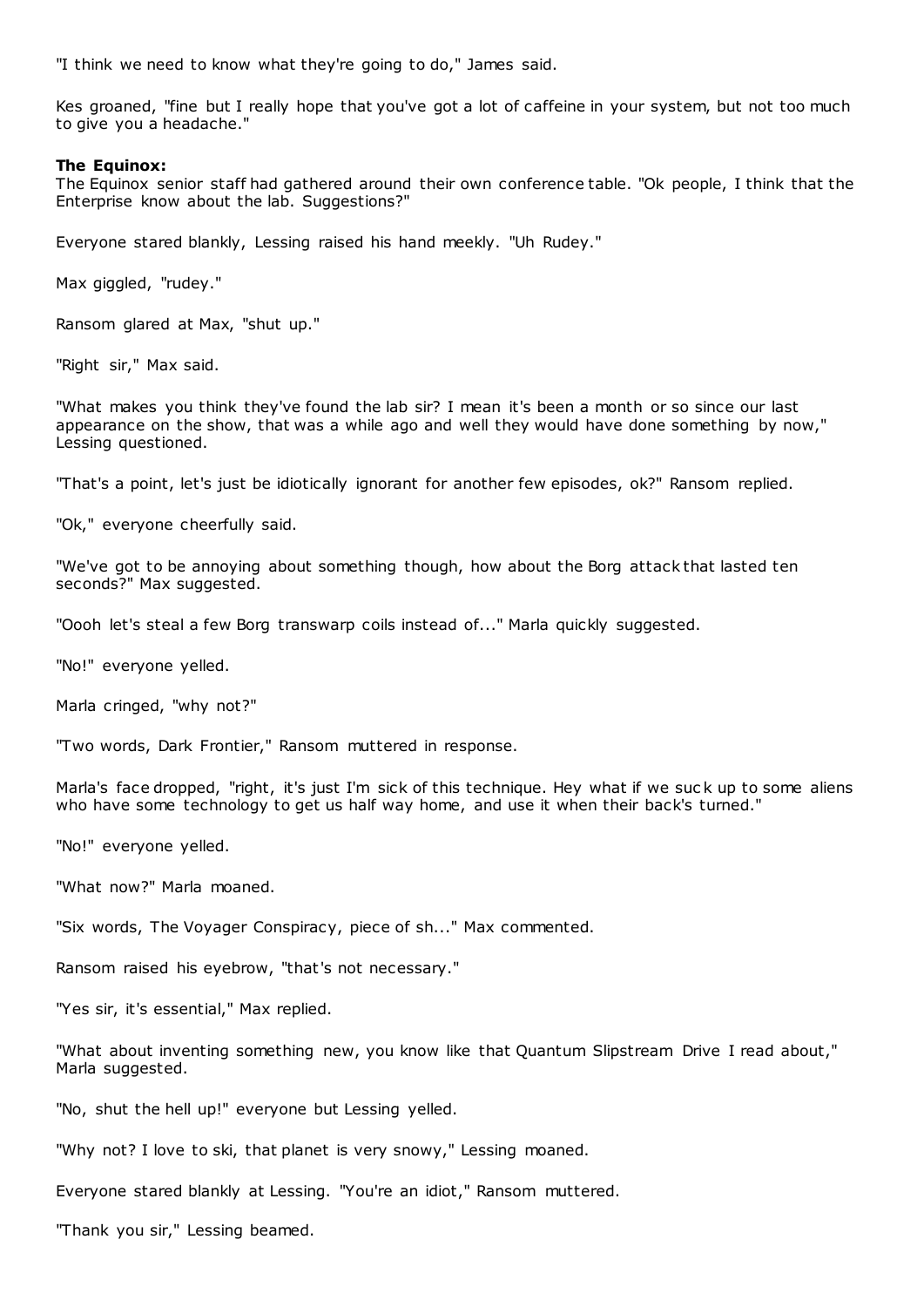"What about a wormhole, there's always one around," Marla said.

Max coughed, "Timeline."

"Great more temporal paradoxes, why did I put you in my senior staff?" Ransom asked.

"Because there was nobody else sir," Marla replied.

"Makes sense," Lessing commented.

"Two words, Game Cube?" Marla suggested.

Ransom pulled out a phaser and shot her with it, "god that woman annoys me sometimes."

"What's wrong with the Game Cube idea?" Lessing asked.

Ransom shot him too, "idiot."

## **Back on the Enterprise:**

Kes finished her story, James and Tom just continued to stare blankly at her. "Um that was interesting," Tom muttered.

"Yeah, if I understood it right then we definitely have to make sure Lena doesn't find out," James said.

Tom nodded his head, "yes, Kes can you go back to the part with the things?"

"Things?" Kes questioned, raising an eyebrow.

"You know with the whole someone's going back in time to get Lena and James into trouble," Tom replied.

Kes groaned in frustration, "that's the beginning!"

"I know, I really need you to start again," Tom said.

"You never were good at the time travel stuff, were you?" James commented.

"Nope," Tom said, shaking his head.

"Well this is time travel stuff and alternate dimension stuff," James said.

Tom nodded his head, "I need to sit down."

"You are sitting down," Kes pointed out.

"Oh, yey good for me," Tom said.

"This story makes you wonder what the writer's on, when it starts to make sense it doesn't again," James commented.

Kes sat opposite James and Tom, "yes well if you think about it, it does make a little sense which is very weird. Someone's obviously got nothing better to think about."

Tom cleared his throat, "let me try and get this right. In one dimension or timeline, whatever, James was killed by those vamps on New Earth before the awayteam got trapped there. Janeway was so upset she refused to send another team down so they continued on their way. How am I doing?"

"Ok but that's the easy part," Kes replied.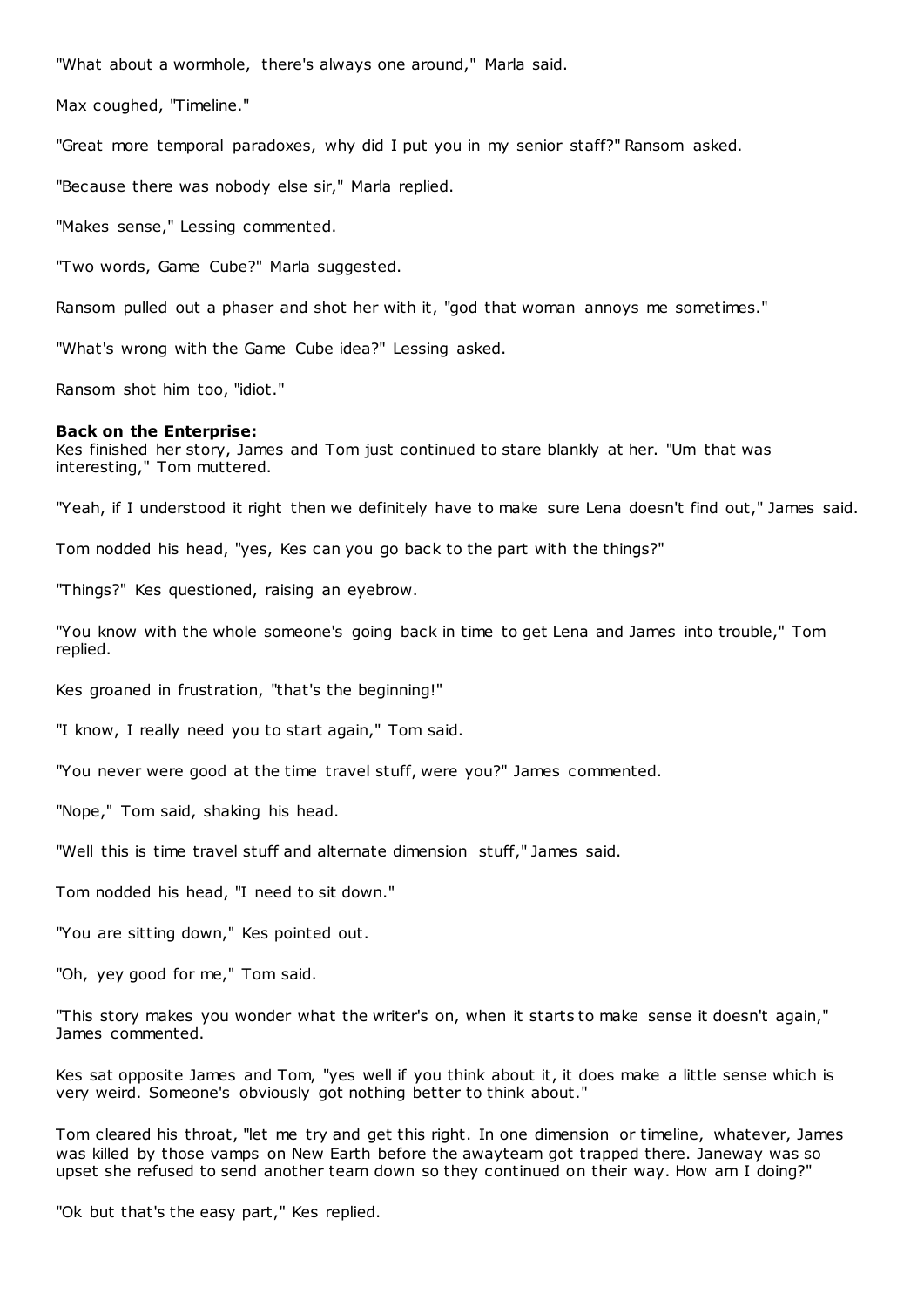"But I saved his life that time," Tom said.

"No this is where it gets harder. Cos he died, Janeway never went to New Earth and her & Chakotay never really got together. Lena wasn't born so James was stripped of his Chosen strength since he didn't have a sister. This made him a Natural when he fought against the vamps and the leader just killed him cos he was easier to beat," Kes said.

"Somebody pull me a chair," Tom muttered.

"For the last time, you already are sitting down," James said.

"Right," Tom said.

"If it makes it easier Tom, the whole New Earth and Chosen Slayer thing is just one big temporal paradox, kinda like a timeloop actually," Kes said.

"Ok whatever. A little while later Voyager reached Borg Space earlier, obviously before the 8472 war, but half way through the war started. By that time you had started to evolve into that higher being you are now, you sent Voyager the rest of the way. 8472 kicked the Borg's ass cos we didn't help them," Tom said.

"Right but that part's not really important," Kes said.

"Lots of people were dead plus Voyager was heavily damaged so you decided to go back in time," Tom said.

Kes nodded her head, "I had a vision, that gave me the idea."

"You went back to New Earth and revived James after that fight. Since he survived everyone got trapped on New Earth like we remember it," Tom said.

"Yes but what I didn't realise was that my little trip made things worse. Of course Lena was a lot younger than James, so he still remained a Natural. The whole Slayer community were confused, just like with this dimension. The Q continuum weren't happy with the state of the timeline and the whole Lena thing, they tried to fix it but failed. Meanwhile one Q impregnat ed Lena and well you know the rest," Kes said.

"I'm still lost. What did you expect would happen when you changed the timeline, obviously you didn't want that second dimension or timeline to be like that?" Tom asked.

"The vision I had was very vague, I got the idea that if I went back in time to that point it would make the difference Voyager needed. Eventually it did work out like what I visioned," Kes replied.

"Yeah but what was it that Voyager needed?" James asked.

"For one thing survival. Voyager would have been destroyed before its time. Plus because Zare and her brother were Chosens, she was killed during that time on the ocean colony because she wasn't rejected for being 'fake' and Rean was too young and inexperienced to survive either," Kes replied.

"Right so the Chosens were killed and I wasn't, that's realistic ," James said sarcastically.

"Look on the bright side, you got killed later on," Tom pointed out.

James stared blankly at him, "thanks, I think."

"If I remember right, you said you got away the same way you did in this timeline," Kes said.

Tom beamed, "me, I transported everyone out. I was the hero again."

Kes raised her eyebrow, "um yeah whatever."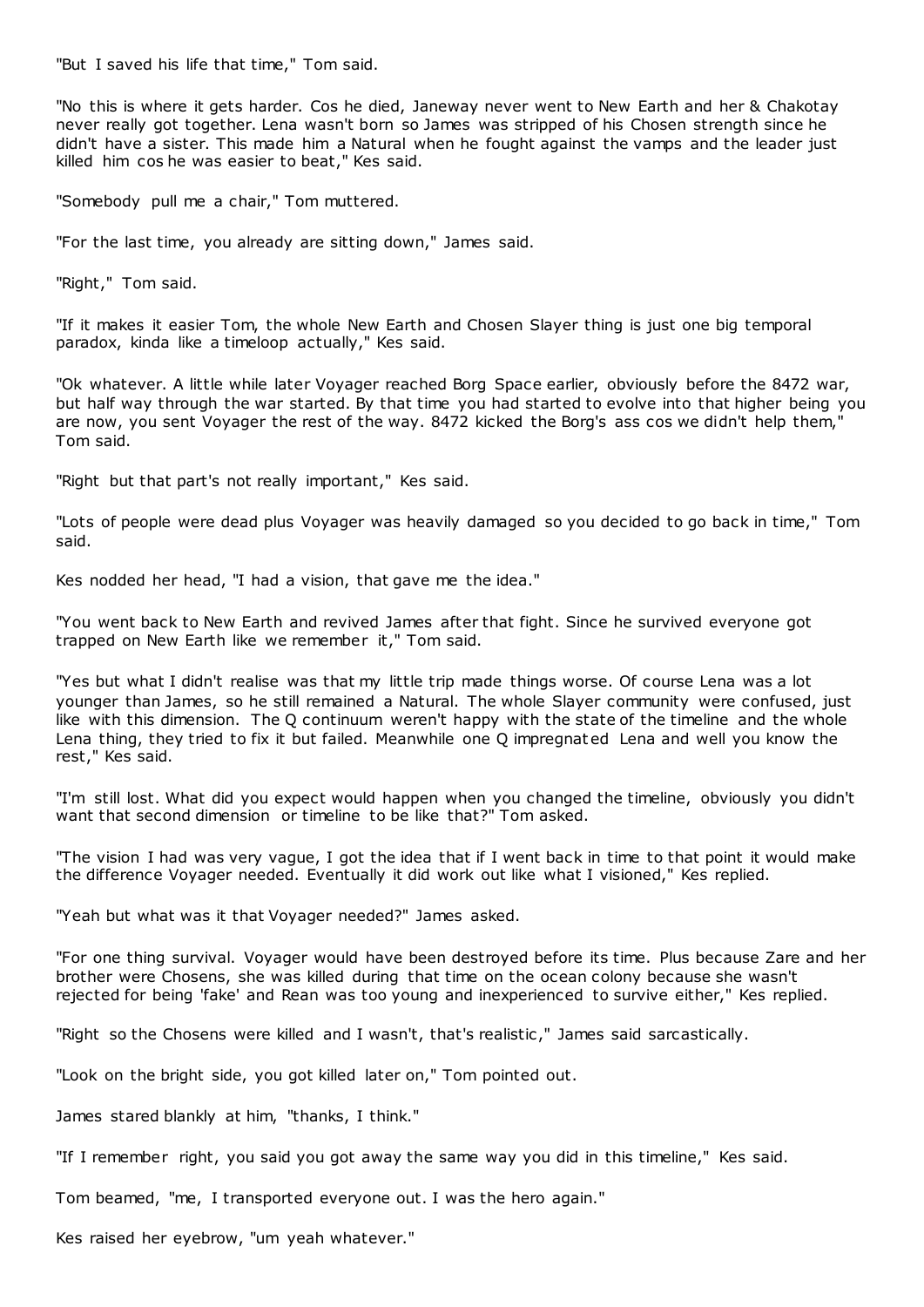## **Sickbay:**

A bright light shone in Kiara's eyes as she opened up her eyes, a familiar face appeared in front of hers making her jump in shock. She quickly sat up, "um what am I doing in Sickbay?"

Lena appeared over to her left side, "some guy found you lying on Deck Thirteen, you just fainted. What I'd like to know is what were you doing there?"

"I was told to go and treat somebody with a mild headache," Kiara replied.

Lena looked confused, "what, there? No really what were you doing?"

"There are quarters there," Kiara replied.

"That's not what I asked," Lena said.

"Well maybe you should ask a bit more clearly," Kiara muttered.

"What are you doing on the Enterprise, it's not a hard question," Lena questioned.

It was Kiara's turn to look confused, "where else would I go?"

"Oh I don't know, class maybe?" Lena replied.

"I thought class was on the Enterprise," Kiara said.

Lena glanced away, "uh doc, are you sure she just fainted?"

Kiara followed her glance and ended up looking even more confused, "Doctor Jones?"

Sure enough Doctor Jones turned around to face the girls, "I'm very sure."

"Oh god, please don't tell me I went backwards in time again. The last time I did that I aged too many years," Kiara stuttered.

"What do you mean?" Doctor Jones asked.

"What do I mean! Doctor Jones is still hanging around the Enterprise, obviously class is on Voyager still or something and... Lena, where did you buy those clothes?" Kiara said.

Lena looked down briefly at herself, "it's called a uniform."

"You never wear a uniform," Kiara muttered.

Doctor Jones sighed, "ok let's just take a deep breath, we'll look at this sensibly. What's the last thing that you remember?"

"I was going down a corridor, it shook and I tripped over, then I woke up here," Kiara replied.

"That doesn't narrow it down, what I mean is what big event has happened most recently?" Doct or Jones questioned.

"Big Event? I dunno, Zare went psycho on us not long ago," Kiara replied.

Lena and Doctor Jones glanced at each other. "Who?" Lena said.

"Zare, she was on Voyager a few times but that was back in 2372," Doctor Jones replied.

"I don't know about that, but she did join the crew recently," Kiara said.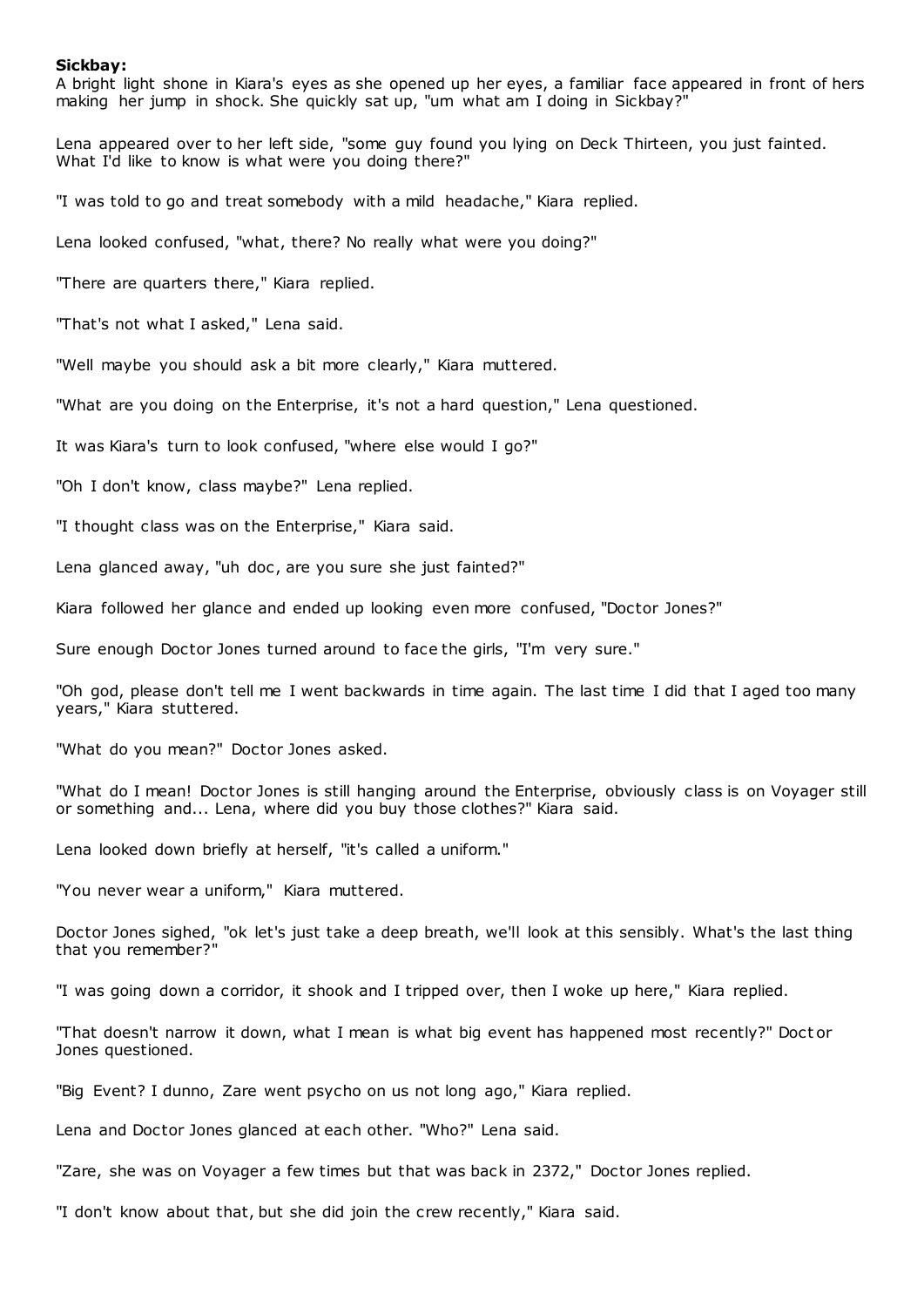"Ookay, what year is it to you?" Lena asked.

"It's 2380," Kiara replied.

Lena shrugged, "if it's January too then we're not dealing with a time thingy."

"Wait, I'm getting something here. Oh oh, maybe this is another dimension," Kiara said.

"What makes you think that?" Doctor Jones asked meekly.

"Well it's the same time of year here etc , but things are different. It makes sense, right?" Kiara replied.

"I guess so," Lena said.

"There is one thing I don't get, why are you wearing that thing?" Kiara asked.

Lena rolled her eyes, "because it's regulation, I have to or I'll get chucked out."

"Chucked out? Out of what?" Kiara asked.

"Academy," Lena replied.

Kiara tried to keep a straight face, "you're going to the Academy? Where are we, bizarro world?"

"I'm just doing it so I can be captain," Lena muttered.

"So this obviously means we're back in the Alpha Quadrant," Kiara said.

"Yep that's right," Lena said.

"For how long?" Kiara asked.

"Two years this March or April," Lena replied.

Kiara pulled herself off the biobed, "that was when we got home for a while, I take it you guys didn't get thrown back into the Delta."

"No we did," Doctor Jones said.

"Oh, well I'm stumped then," Kiara muttered.

Lena glanced at Doctor Jones, "the Seventh Dimension attacked us not long after we were thrown back, we sneaked through one of their portals."

"Um the Seventh Dimension didn't technically make another move until June," Kiara said.

"That's weird," Doctor Jones commented.

"I'll call mum and dad, we maybe able to figure out what happened and fix it," Lena said.

Kiara smiled innocently, "yes please."

## **Meanwhile in the normal reality, Sickbay:**

"Captain you really must calm down," Freddie stuttered.

Lena stopped pacing to glare in his direction, "Kiara's in another coma, what do you expect me to be?"

"Well it's just like that other time she was in a coma, meaning that she'll wake up quickly... probably," Freddie replied.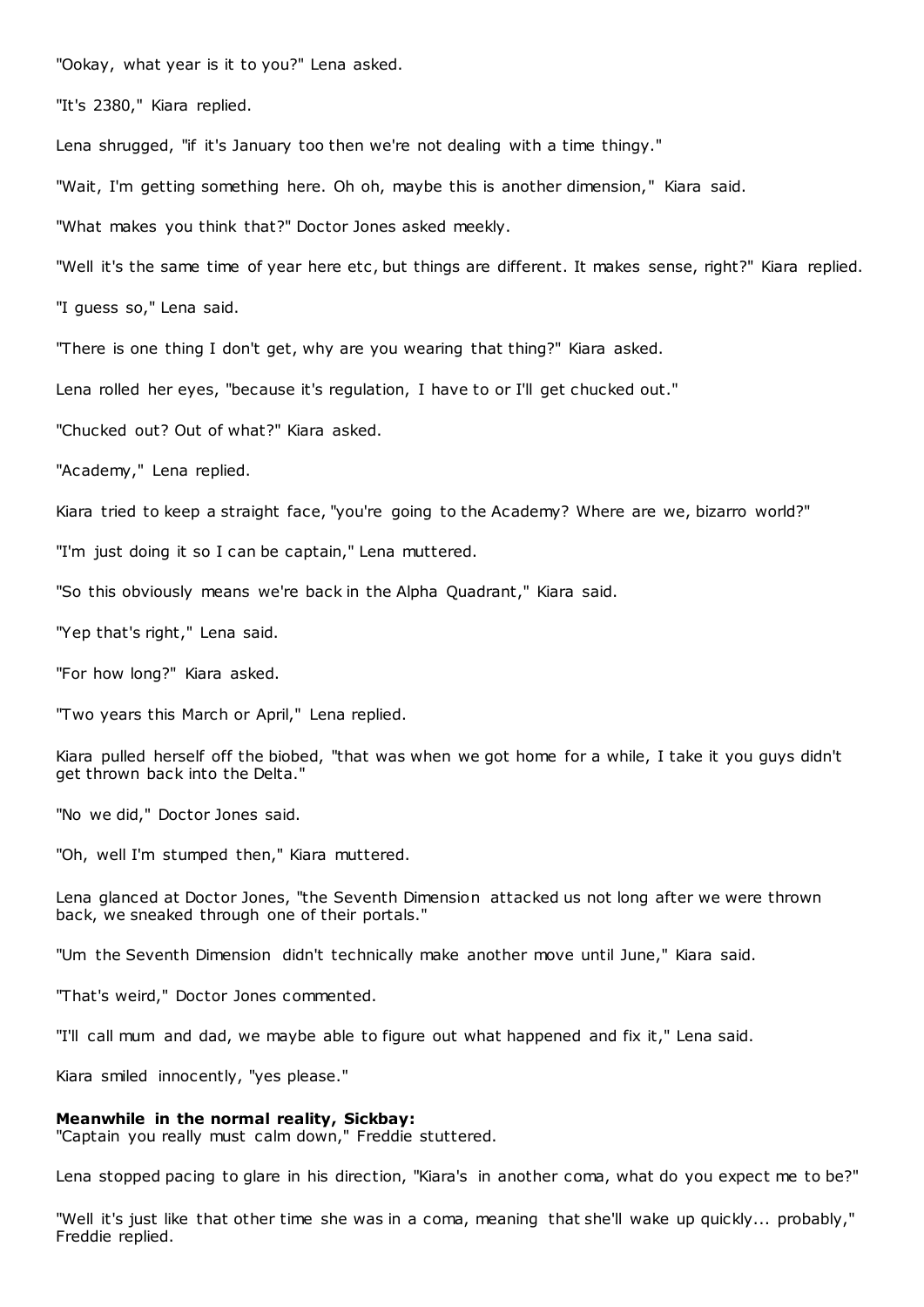"Probably, probably!" Lena yelled.

Freddie cowered, "um maybe you should talk to Nikki now." He rushed into his office.

Lena groaned, she turned to walk out the door.

#### **Astrometrix:**

"So if someone's planning on messing with the timeline, they must be nearby, right?" Tom was saying.

"No, they don't have to be next to us to get it right," Kes muttered.

"The Astrometrix Lab is good for spying on other ships, we'll find them," James said.

"Spying, you call me nosey," Tom commented.

"No, I just meant spying as in checking where a certain ship is and what it's doing," James said.

"Ok that I understand but why does your other sister have to be here?" Kes asked.

Everyone glanced over at Yasmin, who was sitting on one of the stations. "What?"

"Lena thought we should give her a job that won't get us killed," James replied.

"In other words she's not allowed to use half of the stations here," Tom replied.

"Isn't Annika onboard, this is usually her job. It's so god damn boring," Yasmin moaned.

"I think that's the whole point," James said.

Lena walked through the doors, "Triah said you guys would be here, what's up?"

Kes, James and Tom looked at each other nervously. "Um nothing much, but I can tell you what we're not doing and that's spying on other ships," Tom replied.

James and Kes rolled their eyes in unison. "Oh please," Kes groaned.

"What's going on?" Lena asked, folding her arms impatiently.

"According to Kes a ship's going to cause some bother, we're looking for it," James replied.

Tom glanced around nervously, "um yeah that's right."

"Do you know who?" Lena asked.

Kes shook her head, "no but whatever they're up to they're nearby."

James and Tom turned around and started to work at the stations. "Which means we'll be able to catch up with them and stop them before they do anything," Tom said.

The station James was working on started beeping madly, "I found something. I don't believe it."

Tom, Kes and Yasmin gathered around James, Lena walked front to the other side of the station. "What is it?" Lena asked.

"Another Federation ship," James replied.

Tom's eyes shifted, "three Federation ships in this part of the universe? Impossible."

"Yeah well I think we've found our ship," James said.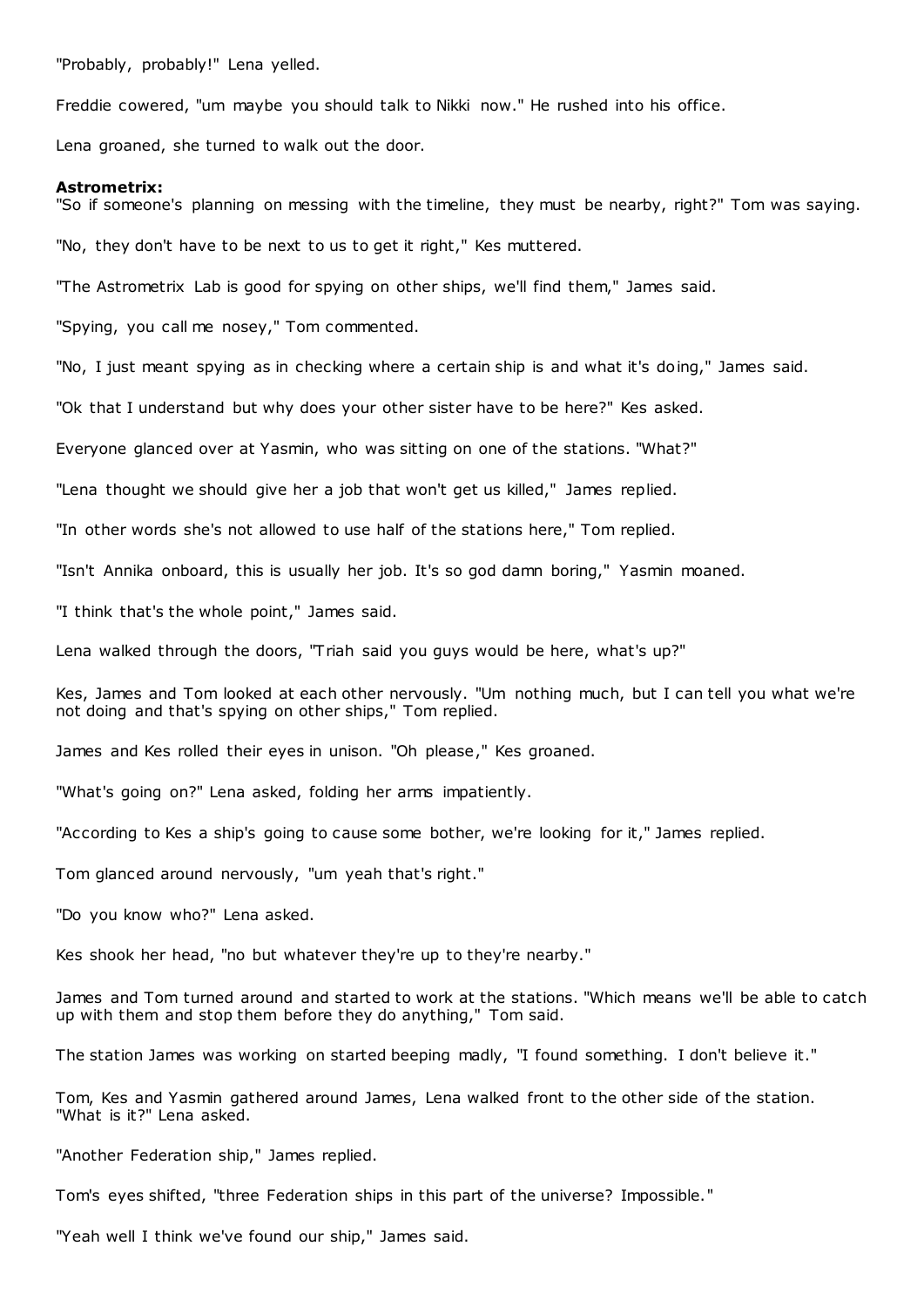Tom looked confused, "did I miss something?"

"Think about it Tom, it has to be the Pegasus," James replied.

Kes nodded her head, "maybe but we've got to be sure."

Lena tapped her commbadge, "Janeway to Bridge."

In: "Go ahead."

"James is going to send some co-ordinates to the helm, go there," Lena ordered.

"I guess I'm sending co-ordinates to the bridge," James muttered.

In: "What about the Equinox?"

"Tell them to follow us," Lena replied.

**Meanwhile in the other dimension, let's call it Reality Two: One of the space stations orbiting Earth, Admiral Paris' office:** "Sir, the runabout's docked," a clueless looking ensign said.

"Do you have any idea what this is about?" Paris asked.

"No, they just said it was an emergency," the ensign replied.

Paris sighed as he stood up, "tell them to meet me in Conference Room 2."

The ensign gasped, "wow we have two Conference Rooms!" He headed t owards the door while muttering to himself, "wait till Judith hears about this."

Paris stared blankly at the door, "kill me, kill me now."

#### **A little while later, Conference Room 2:**

Paris paced backwards and forwards nearby the window. The ensign walked in with Kathryn, Chakotay, Kiara, Lena and Yasmin not far behind him.

The ensign looked very amazed as he looked around the room, "well what do you know, this Conference Room has disco lights fitted. That's the difference."

Paris looked up at the ceiling, "they're just normal lights."

"Oh I see, they're x-ray lights," the ensign whispered. "Don't worry sir, your secret's safe with me." He walked out of the room.

"Somebody must remind me to fire that guy," Paris muttered.

"That would be an idea, he was your 'receptionist' when Voyager was still in Dry Dock," Kathryn said.

Paris smiled as he walked up to her, "Kathy let's do this right, how are you?"

"Same old," Kathryn replied. She turned to the others, "you know Chakotay already, but these two are my daughters Lena and Yasmin, and this is my um granddaughter Kiara."

Yasmin raised her hand half way into the air, "and this is my hand, eya."

Lena raised her eyebrow, "this is why we don't bring her to meetings."

Paris nodded his head, "I see."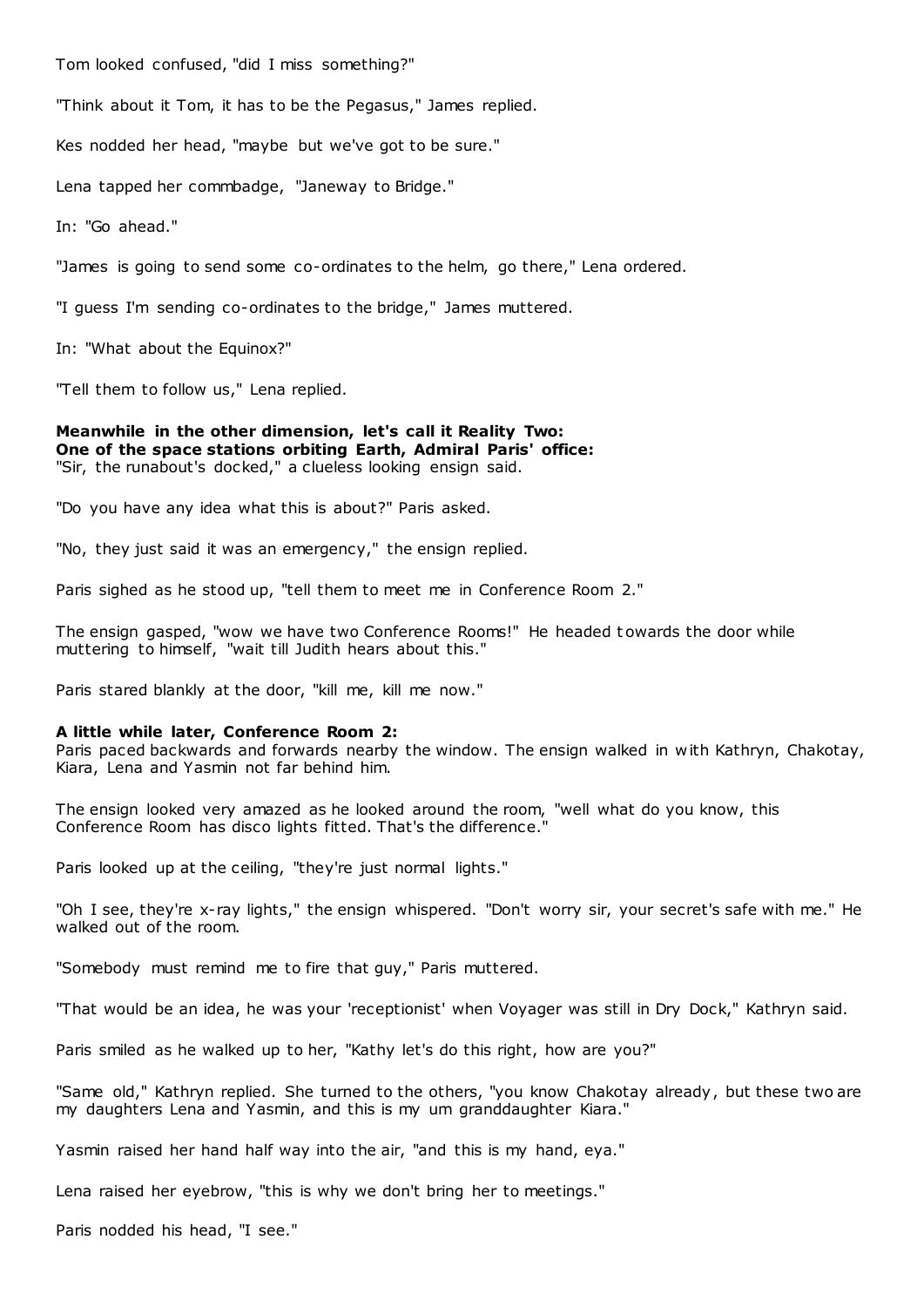"You're probably wondering what this is about," Chakotay muttered.

"You're right there, what's the emergency?" Paris asked.

"We think Kiara's swapped dimensions, we found her on the Enterprise," Lena replied.

"I don't understand," Paris said.

Kiara sighed, "we're not really sure what happened. I was on the Enterprise where I usually live now, I collapsed and I woke up in Sickbay. From then on everything's been really weird and confusing."

"Meaning that she doesn't remember Voyager and the Enterprise getting home, and everything else after that," Kathryn said.

"Hmm I think we need to compare stories, maybe we could then find out where the dimensions split. If we do that we maybe able to get her back," Paris said.

"Yeah great idea if you have a dimension door opener, which of course only works when you tell it the differences between the dimensions," Yasmin commented.

Lena elbowed her gently in the ribs, "what did I tell you about making fun of bosses who aren't mum."

Kathryn pouted, "I resent that."

"Ok before the Seventh Dimension battle, what happened?" Paris asked.

"Well majorly, Jessie's funeral. Minorly, an unknown crewmember's funeral," Lena replied.

"Aaaw," everyone moaned in a sympathetic way, excluding Yasmin.

"What? I don't remember that," Yasmin moaned.

"I remember those two things happening, heck I was at Jessie's funeral and I was around when that lass got hit by a falling bulkhead," Kiara said.

"Nice," Yasmin grinned.

Lena shook her head, "we headed for New Earth and then we got attacked. I can't remember anything else that may help."

"Did you get there?" Kiara asked.

"Nope," Lena replied.

"That's good, that means that James didn't go psycho in this dimension," Kiara said.

Everyone looked nervous. "Uh he did, that's weird." Chakotay muttered.

"No it's not, he was already turning evil, obviously something different triggered it in her dimension," Lena said.

"Um it was you," Kiara said as she looked in Kathryn's direction.

Kathryn looked at her bewildered, "what, me? How could I have done anything?"

"He found out your um secret and he got annoyed at you, to put it mildly," Kiara replied quietly.

Lena rolled her eyes, "I take it Peter blabbed it to him despite the changes."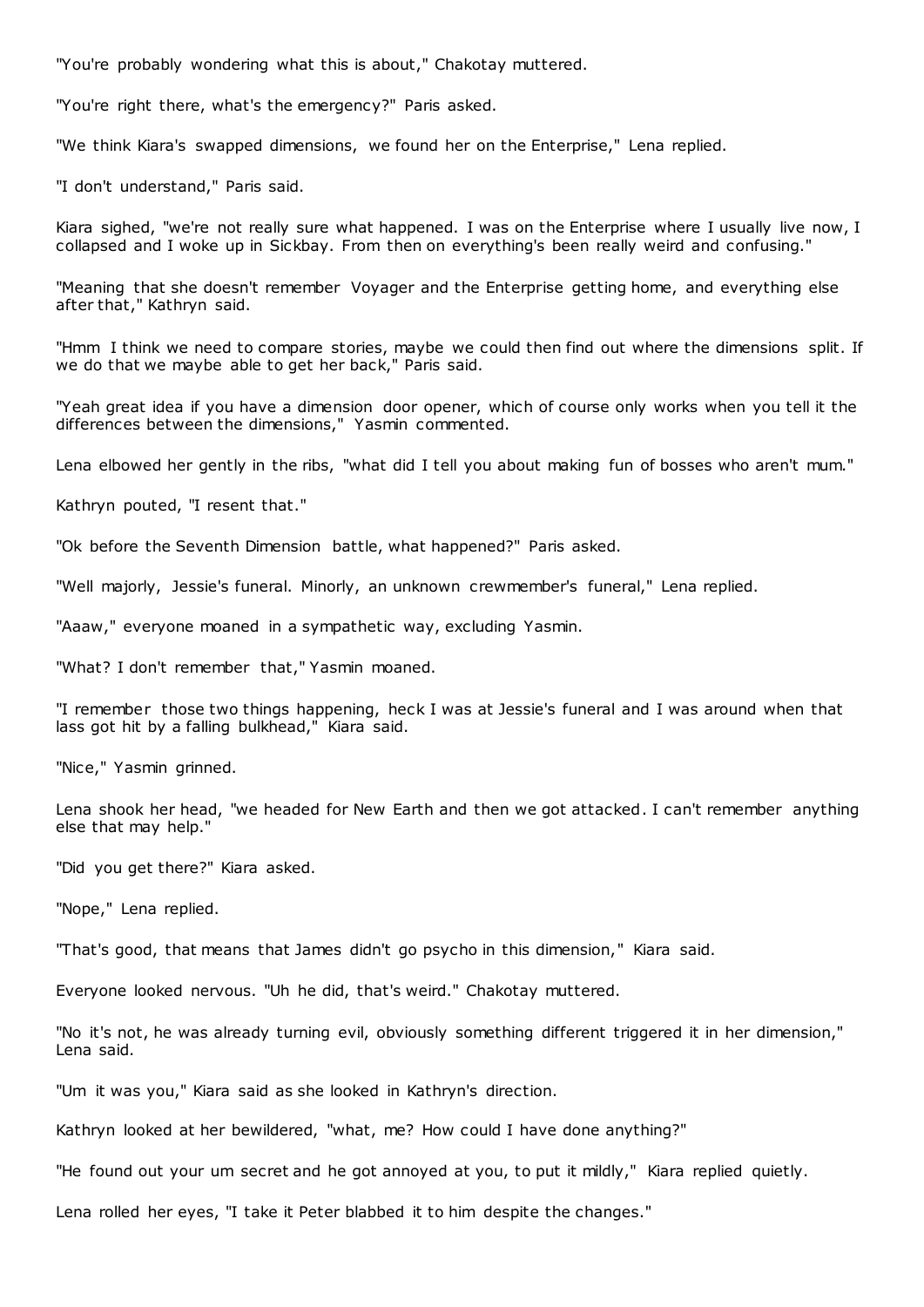"What triggered it here?" Kiara asked.

"I did. I made some speech about him taking the whole thing so personally, he slowly got mad enough to attack me," Lena replied sheepishly.

"Oh I was told that he took it personally with you instead," Kiara said directed Kathryn's way.

"I like your dimension already, Lena didn't get hurt that time round, right?" Kathryn questioned.

"Not by much no, she talked him out of it. Well she did one of her legendary speeches," Kiara replied. Lena stared at her with an annoyed expression.

"Wow that's ironic since we haven't got him out of that state, and Lena's speeches got him into it," Chakotay commented.

Kiara's eyes widened, "he's still evil? What about the kids?"

"Correction, kid. Phoebe takes care of him most of the time," Chakotay replied.

"Oh," Kiara muttered.

Lena looked uncomfortable, "Unu nicked off, god knows what she's done. Luckily since she's thousands of years old she doesn't know what abortion is."

"So James kills for a living now I take it, nice," Kiara muttered.

"Yes it's a problem, since he's powerful it's extremely hard to catch him alive," Paris said.

"Not that it matters, the last time he was captured he went through the forcefield and killed all the Security guys," Lena commented.

"We're missing the point here right. We still don't know what split the dimensions up," Chakotay said.

"I do. The battle with the Seventh Dimension was the incident that did it. Damien obviously had a choice, and we know that dimensions are formed when decisions have to be made," Kathryn said.

"You'd think so but the series started like an alternate Voyager because a decision was made different to the original, you know because of Kiara," Chakotay muttered.

Lena stared blankly at him, "um dad, that idea hasn't basically changed has it? Remember the whole Q going back in time with Kiara and that changed the timeline or you can call it another dimension. If you think about it, it makes sense still."

Yasmin sat down slowly, "ow my head hurts."

"Look we can figure out which dimension it is now with this information," Paris said.

"You're forgetting my earlier sarcastic remark, we need something to open up a dimension," Yasmin said.

"That's easy, the Lillyia Fleet will help us with that, after all when we first met them they came through a portal. Not in front of our eyes, but you know what I mean," Kathryn said.

"Guys, don't you think that this is a dumb idea. We should try and figure out how I got here in the first place and go back that way. I mean what if the Lillyia opens up the wrong portal, there are obviously millions or billions of different dimensions," Kiara questioned. Everyone else glanced at each other nervously.

"Kathryn I think we need to go back to the Enterprise and visit an old friend," Chakotay commented.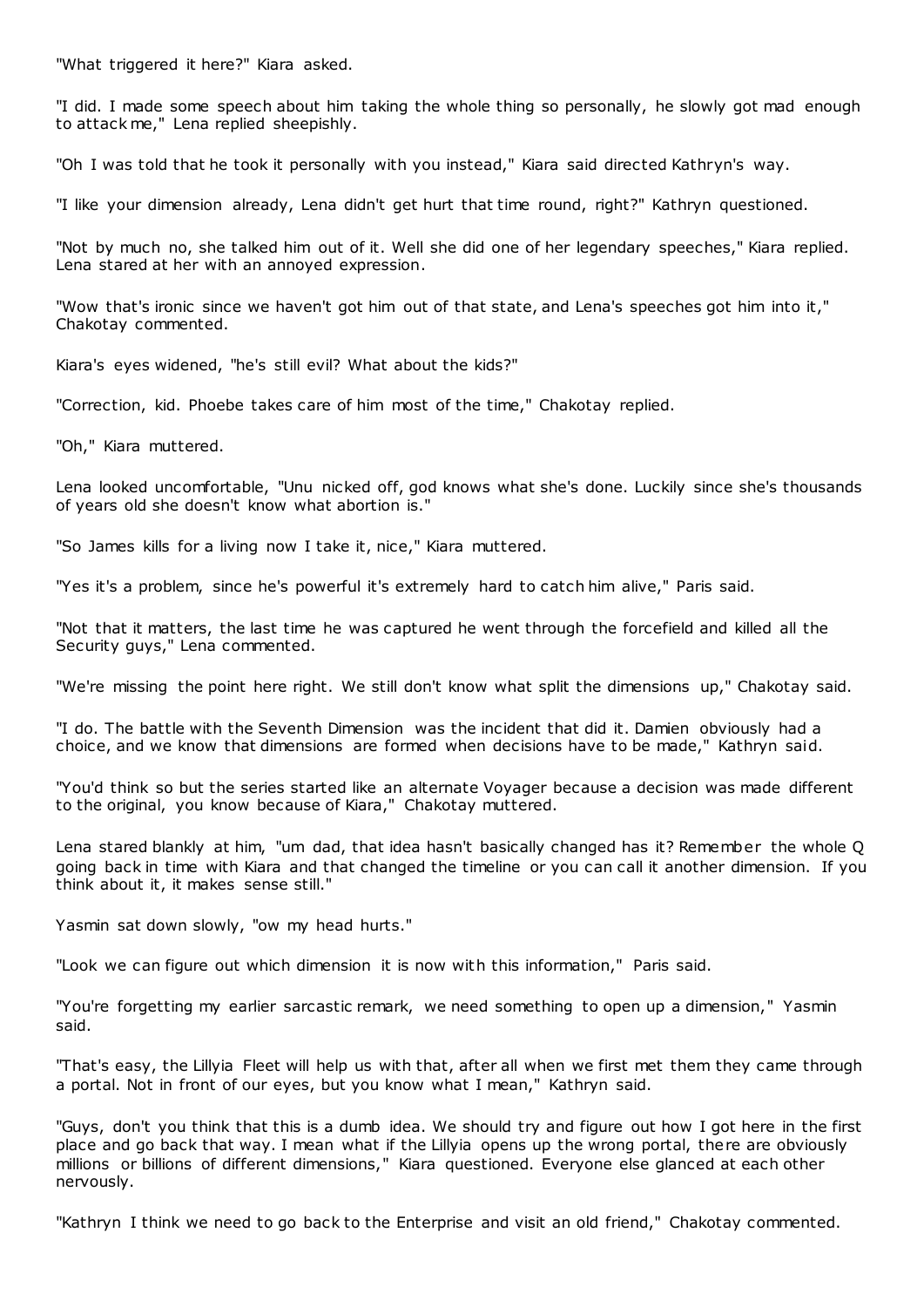## **Meanwhile in Reality One, Enterprise Bridge:**

Everybody were at their usual positions, Kes was sitting in the spare chair next to Lena.

"We're in visual range," Triah said.

"On screen," Lena commanded.

The viewscreen quickly showed the Pegasus C flying towards them.

"They're hailing," Triah said.

Lena stood up, "let's get this over with."

The Pegasus C's bridge appeared on the viewscreen. "Enterprise, are you guys following us?" Damien asked.

Everyone averted their eyes away the viewscreen to avoid the ugliness of Damien's host. Lena however decided to be brave and look at him as she spoke, "I really should ask you the same question. What are you doing here?"

Damien glanced at Riker and the Twerps, including the two new Twerps members. "Would you believe Game Cube?" Damien said sheepishly.

"Not when you're the third Starfleet ship in another galaxy to claim that," Tom commented.

Damien smiled, "yeah I noticed that excuse for a ship, you know I was really tempted to get my hands on the second Leda ship. Imagine the carnage."

Kes and Jessie both cringed, Tom just stared blankly while turning slightly pale. "Oh god, they made another Leda!?" he exclaimed in disbelief.

Lena's eyes shifted nervously, "um Leda is what exactly?"

"A Lemming ship as Tom put it, everyone died cos a construction worker died there and her ghost wanted revenge. Oh and lots of other ship's crews were slaughtered too. Ask James for one of the crew's grisly death details if you haven't got a death, blood, lots of bodies in pieces phobia," Jessie replied.

Lena stared blankly, "uh huh, forget it."

"Now you see why I'm tempted, at least then I could get rid of this damn host. The writers will use any excuse to hurt and kill this host, I should know, I was the cause of them several years ago," Damien said.

"Well this is all very nice but don't we have something to do?" Kes commented.

Riker's eyes widened just when he spotted her, "woah that blonde is hot."

Kes just groaned, "great, just what I need."

"It's ok, he's really gay. He tried to hit on me the other day, or was that a dream?" Damien said.

"Dream," everyone on both bridges, excluding Riker, muttered in unison.

"Dream yes, that's right," Riker said, looking rather nervous.

Damien stared at him while turning an interesting shade of green, "that is very disturbing."

"What? I thought you were a woman, it was three am," Riker stuttered.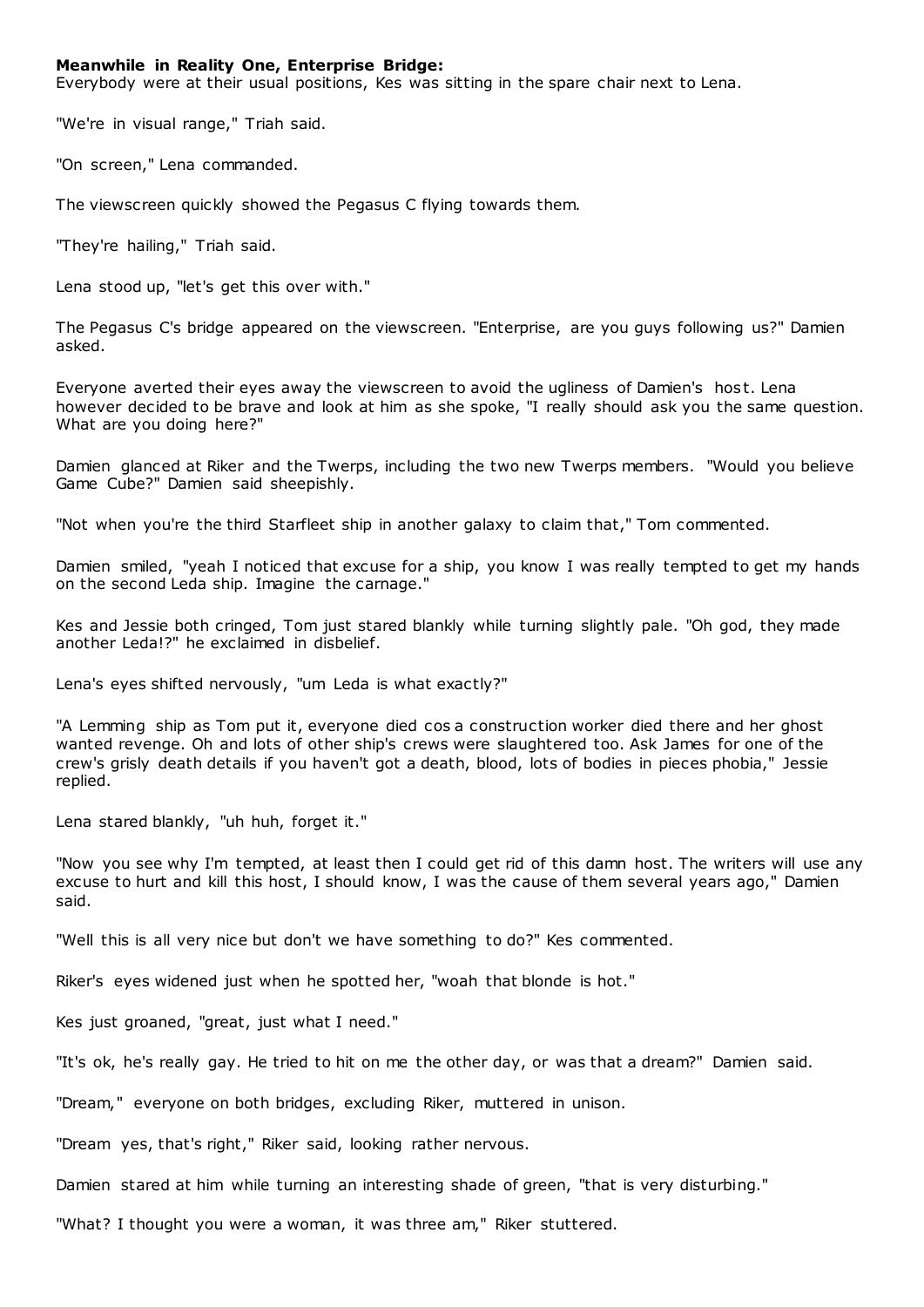"And calling Justin Timberlake a woman a guy would hit on is an insult to woman kind," Triah commented.

"Um it's Riker, he'd hit on a chicken if there was one around," Damien said.

Riker's eyes widened again, "mmm chicken." He rushed off the bridge.

"I just got a disturbing image there," Tom muttered.

"Fortunately he's probably just going to eat one, we only have dead chickens," Damien said, shaking his head.

"The image is getting worse," Tom stuttered.

Lena started to go a bit red in the cheeks, "for crying out loud, we are not here to talk about Riker and the possibility that he hits on chickens!"

"I hit on chicks, not chickens. Let's just clear that up," Brock pointed out from behind Damien.

Tom fell off his chair, and collapsed onto the ground. Lena looked over at him, "he and Danny should have been best friends, really."

Kes stood up, stepping on Tom accidentally in the process. "Right here's the deal, you are here and there's a threat involving time travel, could that be you?"

Damien looked confused, "what are you talking about, and what are you doing back on the ship? I knew I was forgetting someone in the brainwashing process."

"I'm afraid you can't brainwash me, thankfully," Kes muttered.

Lena folded her arms, "look someone is going to use time travel to kill James and I. It's not you?"

Damien's eyes lit up, "no it's not, but I am tempted to give whoever it is a hand. James has to die permanently for once."

Tom chose that moment to climb back to his feet, "seems to me that you like Lena though."

"No, she's just like the orange haired bitch behind me," Damien laughed. Misty pouted, and stormed out of the bridge. Everyone else sighed in relief.

Lena narrowed her eyes, "ok Jess, fire all weapons."

Damien quickly turned very scared, "no wait, nobody is as bad as Misty. I was kidding."

"What about May?" the Twerp brat called Max asked.

"Huh, what's in May?" the girl said, obviously very confused.

"That's your name remember, god," Max groaned.

Damien rolled his eyes, "ok maybe you should destroy this ship, I'd get another host, lose these twits and possibly get the Leda. Though a lemming ship may not replicate yogurt very well, can't have that."

Riker walked back into the room with barbecue chicken sauce all over his face, and a wing in his hand. "What about me sir?"

Damien laughed, "oh you do crack me up sometimes."

"Wait, how did he hear what was just said?" Bryan asked. Everyone on the Enterprise bridge shrugged.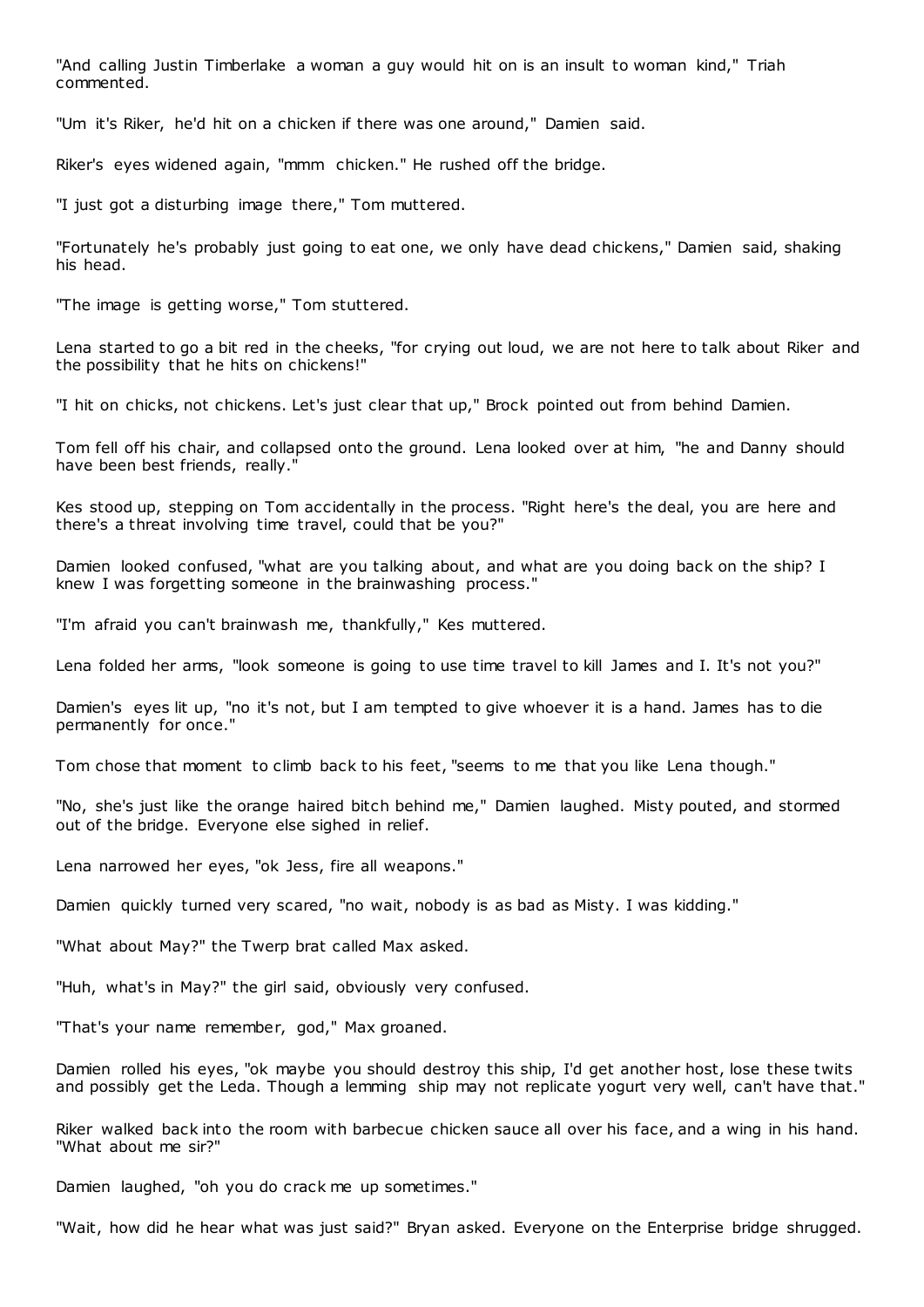"Ok just wondering something, what are you up to?" Tom asked.

"Well we er... I have no idea yet. You can't rush genius," Damien stuttered.

"Obviously you can't rush an idiot either," Jessie commented.

"Gee, no need to get personal," Damien muttered.

"Well why not, you were involved in the whole Unu murdering me thing," Jessie said.

Damien nodded his head in agreement, "true true, how is that working for you?"

"Get him off screen before my eyes melt," Lena groaned.

"He is telling the truth though, he was very confused when I mentioned the time travel thing," Kes said.

"Yeah but knowing him he'll think up a new prank," Lena said.

## **Reality Two, Enterprise's Conference Room:**

Kathryn, Chakotay, Lena, Kiara, Yasmin, Gretchen, Phoebe and only an odd few of the original Enterprise cast had all sat down around the conference table.

"This is interesting. We did detect strange readings when Kiara was found," Geordie said.

"Did you find out what it was?" Kathryn asked.

"No we're still looking into it," Geordie replied.

"We need to go back to the exact co-ordinates you were when you found her," Chakotay said.

"That shouldn't be that difficult to do, what do you expect to find there?" Picard asked.

"Well our other plan was to open up a dimensional rift using the information Kiara gave us, but there's too much chance of error," Chakotay replied.

"Yeah she could end up in the wrong dimension, the chances are billions to one that she'd end up in the exact dimension she came from," Lena said.

Picard nodded his head as he tapped his commbadge, "Picard to Bridge, set a course for the coordinates I'm sending to you now." He keyed in some commands on the little panel on the table.

In: "Aye aye baldy, er... Captain."

"You're fired Ensign," Picard muttered.

"Jean Luc," Beverly said in a warning voice.

In: "Crap not again, no presents for my little brats this Christmas."

"Hasn't Christmas been and gone?" Kathryn questioned. Everyone nodded their heads.

Kiara rolled her eyes, "that's weird I just figured our crew were the only mad ones."

Picard, Beverly and Geordie all stood up. "We'll be on our bridge, we'll keep you informed," Picard said. They then walked out of the room.

"Ok family meeting," Gretchen announced.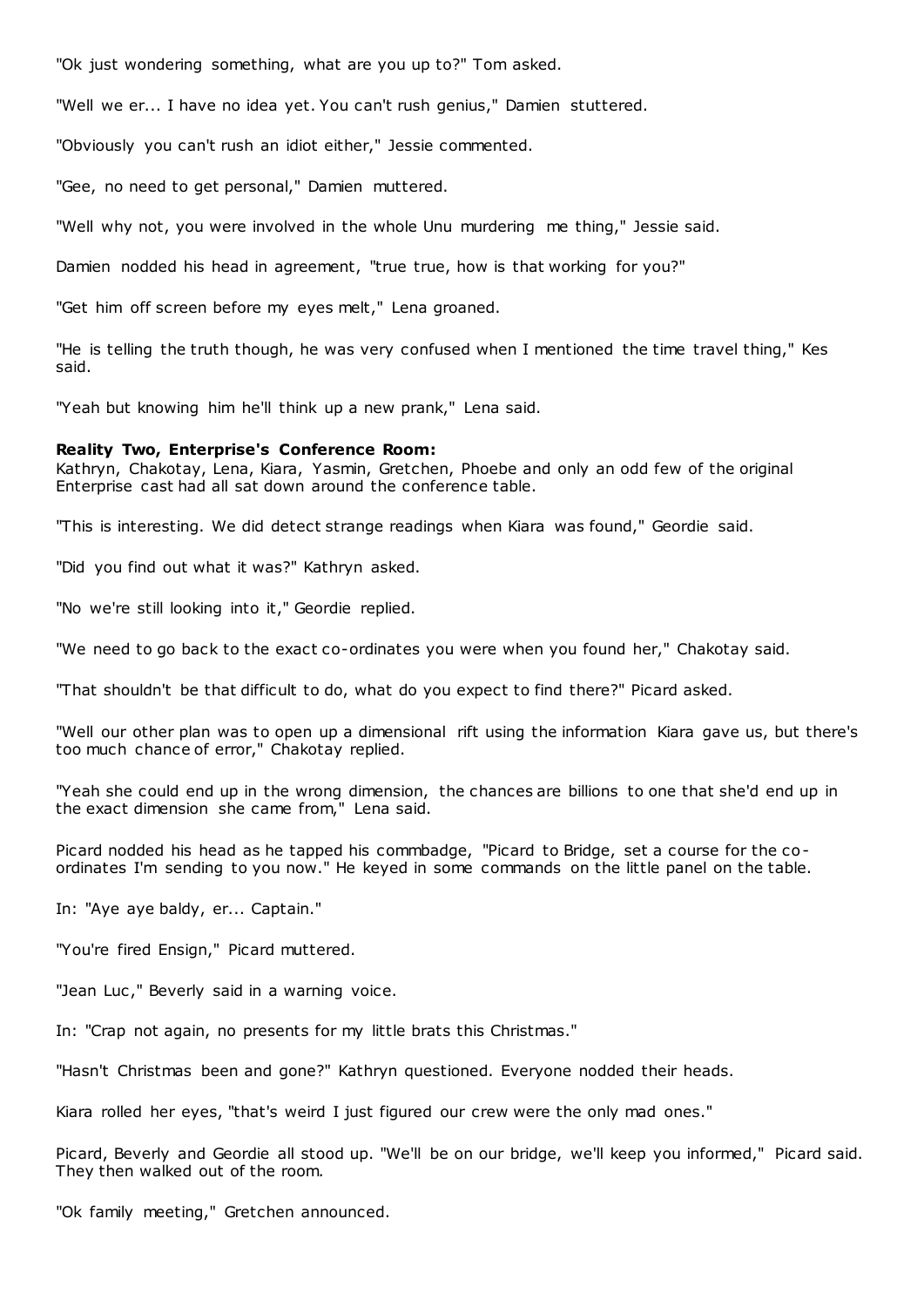Everyone but Kiara groaned in response. The lights dimmed, the red alert alarm went off. "Intruder Alert."

"Phew, saved by the bell," Phoebe commented.

"What's wrong with these family meetings?" Kiara asked.

The second lot of doors opened up, James stepped through them with a complete black look. Everyone remaining looked over, excluding Gretchen and Kiara, looking rather worried.

Kiara groaned, "damn, getting home was a big mistake for fashion."

Lena raised her eyebrow, "Kiara you really should stop hanging around with Naomi if you are anyway, you're starting to sound like her."

"Besides a full black outfit is back, I think it's his fault that happened," Yasmin commented.

"Um hello? Evil and going to kill you here, yeesh get with the program," James muttered.

"Oh we're sorry," Kiara muttered sarcastically.

Lena pulled herself to her feet, "ok people, get out of here."

In: "Picard to Conference, we've detected an intruder..."

"Well duh, do you think we wouldn't spot him?" Yasmin muttered.

In: "Well who is it?"

James rolled his eyes while looking rather frustrated, he pushed the table to the clear side of the room.

Kathryn laughed inappropriately, "he always was a little attention seeker."

Chakotay groaned, "damn woman, you really should switch to decaf."

In: "What just happened, I heard a crash?"

"I pushed your table into the wall, I think it looks better there," James replied a little too politely.

In: "What, hey hey that was attached to the ground!"

"No kidding Sherlock," Lena muttered. She turned to the side panel on the wall, keyed in a few commands, Yasmin, Gretchen and Phoebe dematerialised as a result.

"Crap missed some out," Chakotay grumbled as he glanced at Kathryn and Kiara.

James groaned, "bored here."

"Oooh ooh, we haven't tried sedatives yet!" Kathryn yelled out.

"Great, drug your evil brat," Chakotay muttered.

"Sedatives really, that I'd like to see," Kiara commented.

"Yeah I'd like to see you try it too. Wait I got a better idea, why don't you just put coffee into hyposprays, inject them into your arm, and dance around like a prat an hour earlier than usual," James said.

Kathryn gasped, "but that would mean I'd never taste it again, how dare you."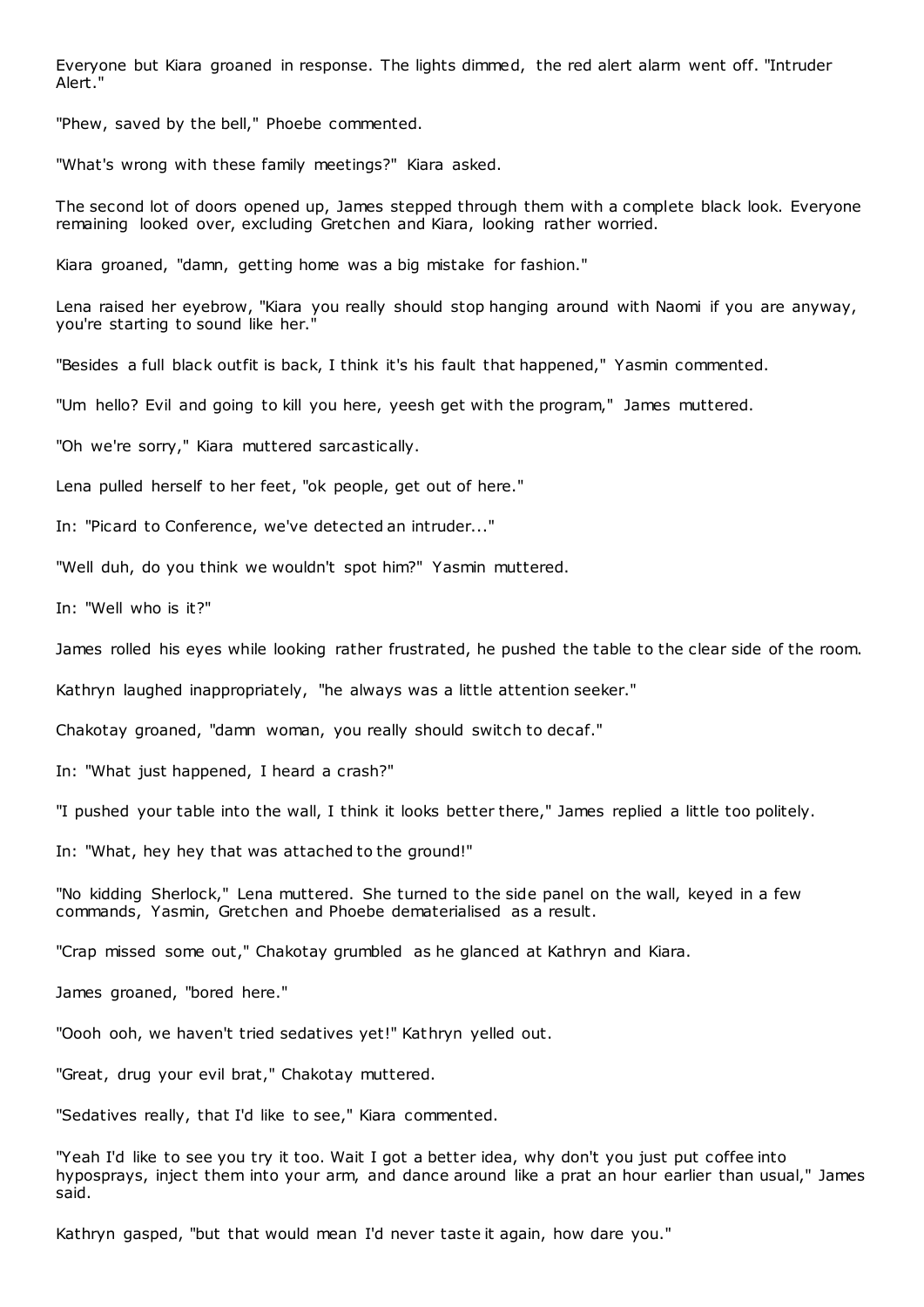Lena ignored her coffee obsessed mother and stepped in front of James, "you know what, usually Evil Slayers kill people violently, not verbally."

"Why not do both?" James said.

"Gee that does sound appealing but..." she punched him in the face, "I prefer it this way."

James just shrugged it off, he hit her with his left hand. She crashed into the wall.

Kiara stared at her in shock, "Lena! How come he's stronger than you?"

Lena glared at her, "well I'm sorry that I haven't been evil and killing people for over a year!"

Kathryn took a hold of Kiara's arm, "come on, we'd better leave."

Kiara pulled her arm out of her grip, "Lena, you can do better than that, come on."

"The brat's right you know," James said. Lena walked back over to face him. She swung her fist at him but he blocked it this time, she ducked a blow from him and kic ked him into the table. He only laughed, "that's a little better sis."

"I am not your sis," Lena almost growled, she lunged for him and a full on battle began.

Kathryn watched looking helpless, she cringed at every blow that was made, "why must you two fight all the time, you could get hurt."

Chakotay sighed, "I think you're missing the point Kathryn."

James now had Lena backed into the wall, his hand tightly around her neck.

"Oh I can't watch this, somebody throw something," Kathryn stuttered.

Kiara lost her temper, "stop this! This isn't supposed to happen!"

James glanced over his shoulder, "do you mind, I'm trying to kill your mum here."

Lena took the opportunity to knee him in a sensitive area, once he'd backed away from her Lena punched him, and literally threw herself at him. The force of them crashing onto the ground could be felt on at least three decks below them. Kathryn finally fainted, everyone tried to ignore her.

Lena pulled out a knife, she held it at his neck. Kiara's eyes widened, "what are you doing! Isn't this time for a speech or something? You know, the cure."

"Cure, there is no cure. It's either get killed or kill him," Lena said.

"Good when is this happening, cos I really don't like speec hes," James muttered.

Lena slapped him with her other hand, "shut up, yours wouldn't be any better."

Despite his position James smiled cheekily, "nah, I have a knack for them."

Lena tried to keep a straight face, "oh really? How do you know, do you practic e in front of a mirror?"

"This is a new approach to the cure for evil, but you don't see me complaining," Kiara commented.

Lena sighed, "there is no cure."

"You know I could have pushed you away earlier," James muttered.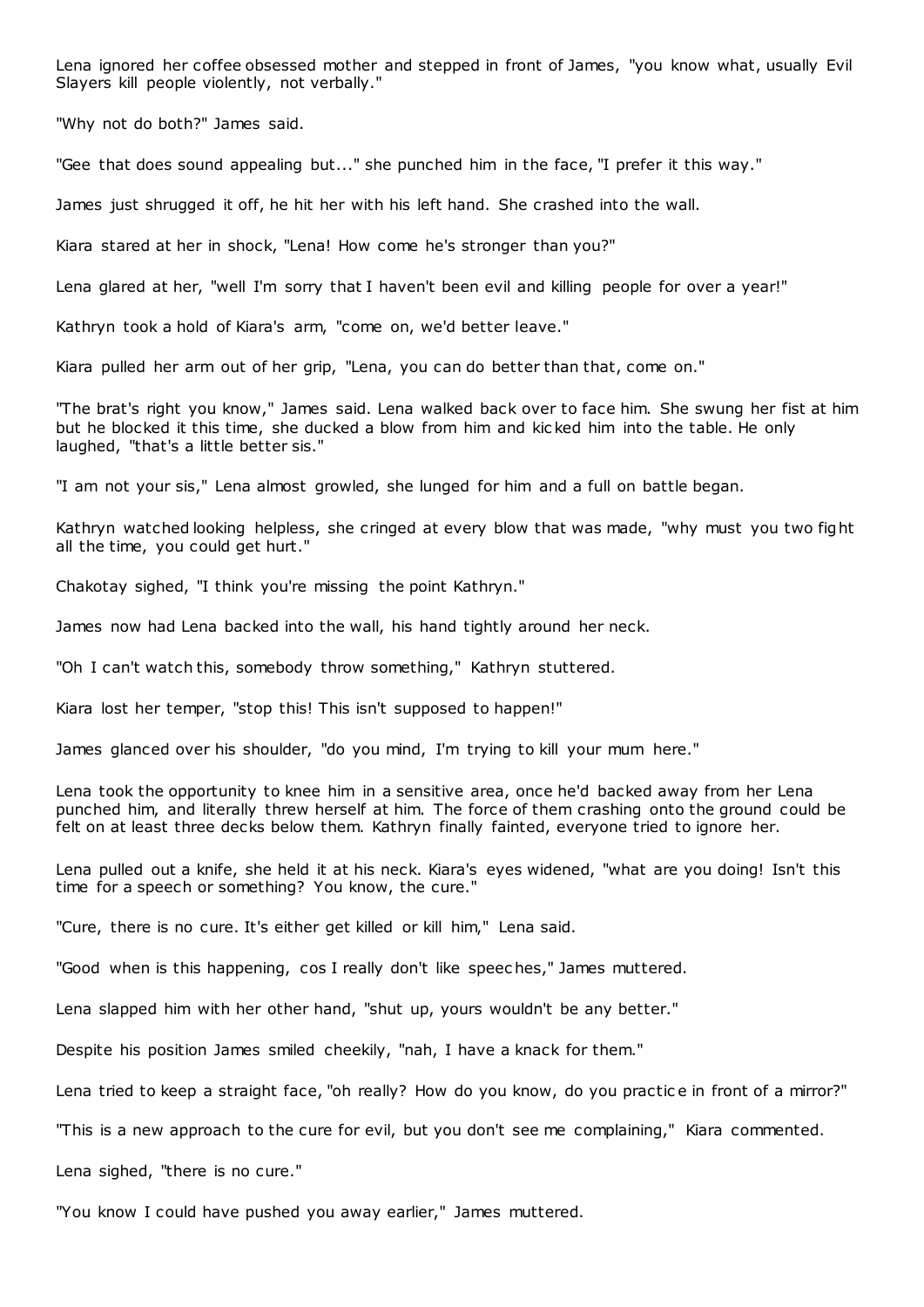"Then why haven't you?" Lena questioned in a taunting voice.

"Because I want to see how long it takes for you to be merciful this time," James replied.

Kiara groaned, "you know I do prefer my reality. There's no evil people, unless you count Zare's attempt at it. Oh and a certain witch is alive and kicking too."

"Kiara, whatever you're on, give me some," James commented.

Lena slapped him again, "look mister, she's from another dimension. Her crew didn't get home, and you are supposedly not evil right now."

"Yeah because a few people performed a ritual," Kiara said.

Lena glanced at her, "um what kind of ritual?"

"Some dark version of the Lea Halalela, granddad knows about it," Kiara replied.

Chakotay looked worried, "there's a reason why it's called the dark version."

"Yeah but we have an evil person like last time, the ritual prefers evil people doing it," Kiara said.

"What does it do?" Lena asked.

James looked bored, "who cares, rituals are always boring anyway."

Chakotay stepped closer to Lena and James, "this one you might not find as boring, it brings people back from the dead. Even ones that have been decomposing for years can be revived."

James pushed Lena off him like she was just a little kid, she didn't look happy afterwards. "Ok that outta do it," she muttered. He got up and headed out of the room, no one tried to stop him.

"Uh, shouldn't we warn the bridge crew?" Kathryn stuttered.

Everyone else looked in her direction. "Welcome back Kathryn," Chakotay muttered.

Lena pulled herself up, "just leave him. If I know him as well I think I do, we won't be seeing for a few decades."

Kiara raised her eyebrow, "you don't think he'd..." Lena glanced at her. "Yeah he would."

"A few decades? Oh my god, I'll be a really old woman then," Kathryn said.

"Well he has to get back too, so you'll be long dead. As a matter of a fact he'll have died along the way," Chakotay carefully said. Kathryn glared at him, she hit him across the back of the head.

## **Reality One, same place, well same room anyway:**

Some of the Enterprise main cast and Kes had gathered around the table for a meeting.

"Damien isn't responsible, he didn't seem to be lying," Kes said.

"Yeah well we can't be too sure," Tom commented.

"So what do we do then?" Lena questioned.

Jessie shrugged, "blow up the ship?"

"Um, maybe that'll be Plan B," Tom said carefully.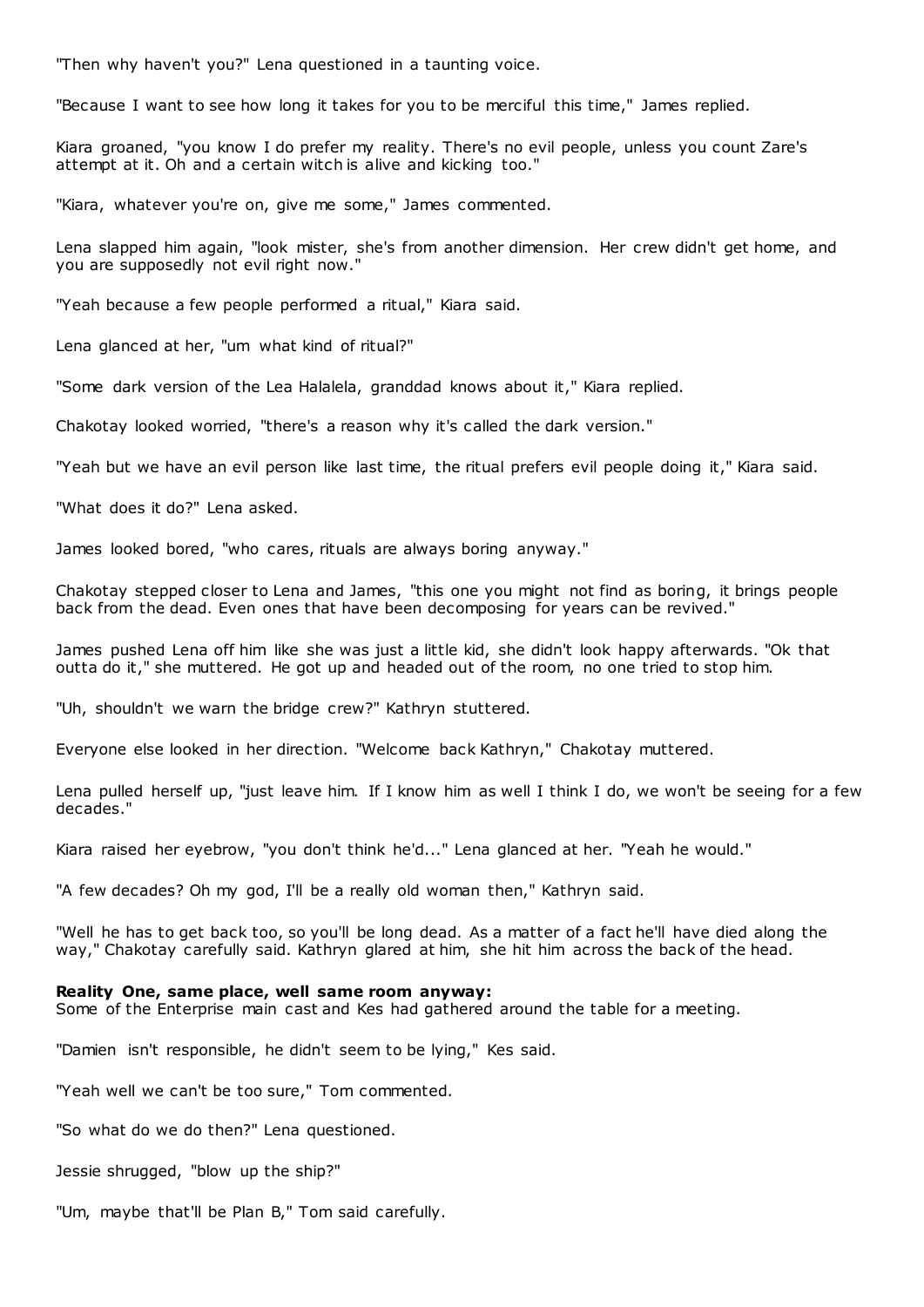"I say just board the damn thing, see what kind of junk he has onboard. Anything suspicious we can destroy it," James said.

"I say blowing up the ship's quicker," Jessie muttered.

"We'll vote for it," Lena said. Everyone stared at her. "I can't be bothered today ok."

Tom shook his head, "who's up for blowing up the ship?" Everyone put up their hands. "This is a waste but who vote's we board the ship?" Everyone kept their hands in their air.

"Oh screw this, let's just board the ship," Lena groaned.

## **Reality Two, Admiral Paris' Office:**

"Come in," Paris called.

Kathryn, Lena and Kiara walked into the room, they sat down in front of the Admiral's desk.

"I have read your proposal, and the answer's no," Paris said.

"Then what was the point in coming all the way here for? We're in the 24th century bub, use a communicator," Kiara grumbled.

Kathryn looked nervous, "look Admiral I know the plan sounds dangerous but this could work. How many people have been killed by him?"

"From what I understand Kathryn, your son has already left to do this plan on his own. This way we won't see him again," Paris replied.

"This plan will cure him though, it's a small price to pay," Lena snapped.

Paris sighed, "I'm sorry but he's going anyway. Why risk another ship to capture him and keep restrained until the ritual can be performed, when he's off to do it himself."

"We don't know for sure what he's doing, god," Kiara groaned.

"She's right, even if he said he was going to do that, how could we trust what he says?" Kathryn said.

"It's not only that. This will cost lives, and it is breaking a lot of rules," Paris said.

"Not exactly, do it our way and we'll be better off," Kiara said.

"And why is that?" Paris questioned.

"Because in my reality James, Craig, Yasmin, Tom and the other Sasha did the ritual, and the only one who was killed was Unu, who should have died a long time ago anyway," Kiara replied. "If we just let him do it his own evil way, he'll kidnap people who don't want to do it and by hell, he won't care if they die so they probably will."

"Even if we did, how would we be able to find this Unu. She is needed for the ritual," Paris said.

Kathryn, Lena and Kiara glanced at each other looking more nervous. "Oh crap, that I forgot," Kiara muttered.

"See, I'm sorry but request is denied," Paris said.

"But Admiral..." Kathryn stuttered.

"No buts Kathryn. If any of you try this, you could be demoted and Lena could be kicked out of the Academy. Is that what you want?" Paris said sternly.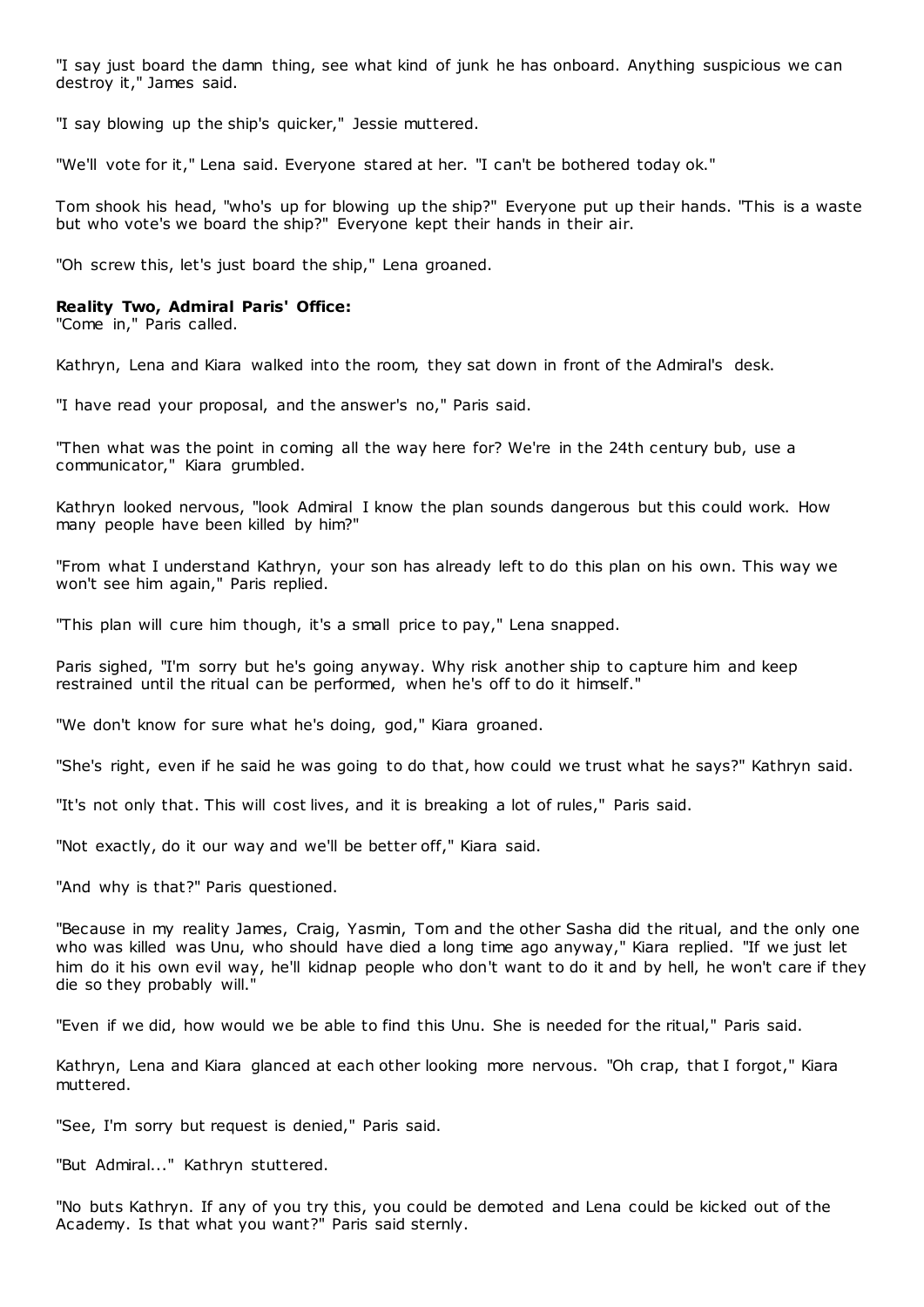Kathryn stood up, "no, what I want is my son back. If that costs me my career, then so be it."

Lena shrugged, "uh ditto."

The lights started flashing red, an annoying siren started going off. Paris stood up quickly, "excuse me ladies." He walked out of the room. Kathryn, Lena and Kiara followed him in to the command area of the station.

"What's going on?" Kathryn asked.

"Somebody has stolen a runabout," an unknown crewmember replied.

"Well if you call them that what do you expect them to do," Kiara muttered.

Paris walked over to the crewmember, "who is it?"

Another crewmember turned to face him, "sir you're getting a collect call."

Paris frowned, "Tom, why can't he ever pay for the call himself."

"I'll put him through," crewmember two said.

In: "Hi dad um, you'll never guess what happened."

"Somebody else stole a runabout from you, I know," Paris grumbled.

In: "Yeah but the thing is I'm alive to tell the tale, well try to anyway."

Lena folded her arms, "let me guess, it was James."

In: "Uh, noo... oh crap how does she know?"

"What should we do about the runabout sir?" crewmember two asked.

"Go after it," Kathryn ordered.

Everyone fell down Pokémon style, Kathryn failed to notice. "We're on a space station Kathryn," Paris muttered.

"That didn't stop DS9 did it, fly damn it!" Kathryn exclaimed.

Crewmembers one and two looked nervously at each other. "Ok ma'am," one stuttered. He pressed a red button. "Oh sorry, that's the window wipers," he muttered, he pressed a pink button instead.

"God if I didn't know any better, I'd say you're all stoned," Kiara commented.

The station started shaking madly. "We're going to die, aren't we?" two muttered.

"Yes, hold me," one stuttered.

"Only if you hold me," two said. One and two hugged each other.

Paris frowned, "no gayness on my space station!"

"We're in hailing range of the shuttle," Lena said. She shrugged her shoulders, "I really don't get how but we are."

"It's a top of the range station," Paris said.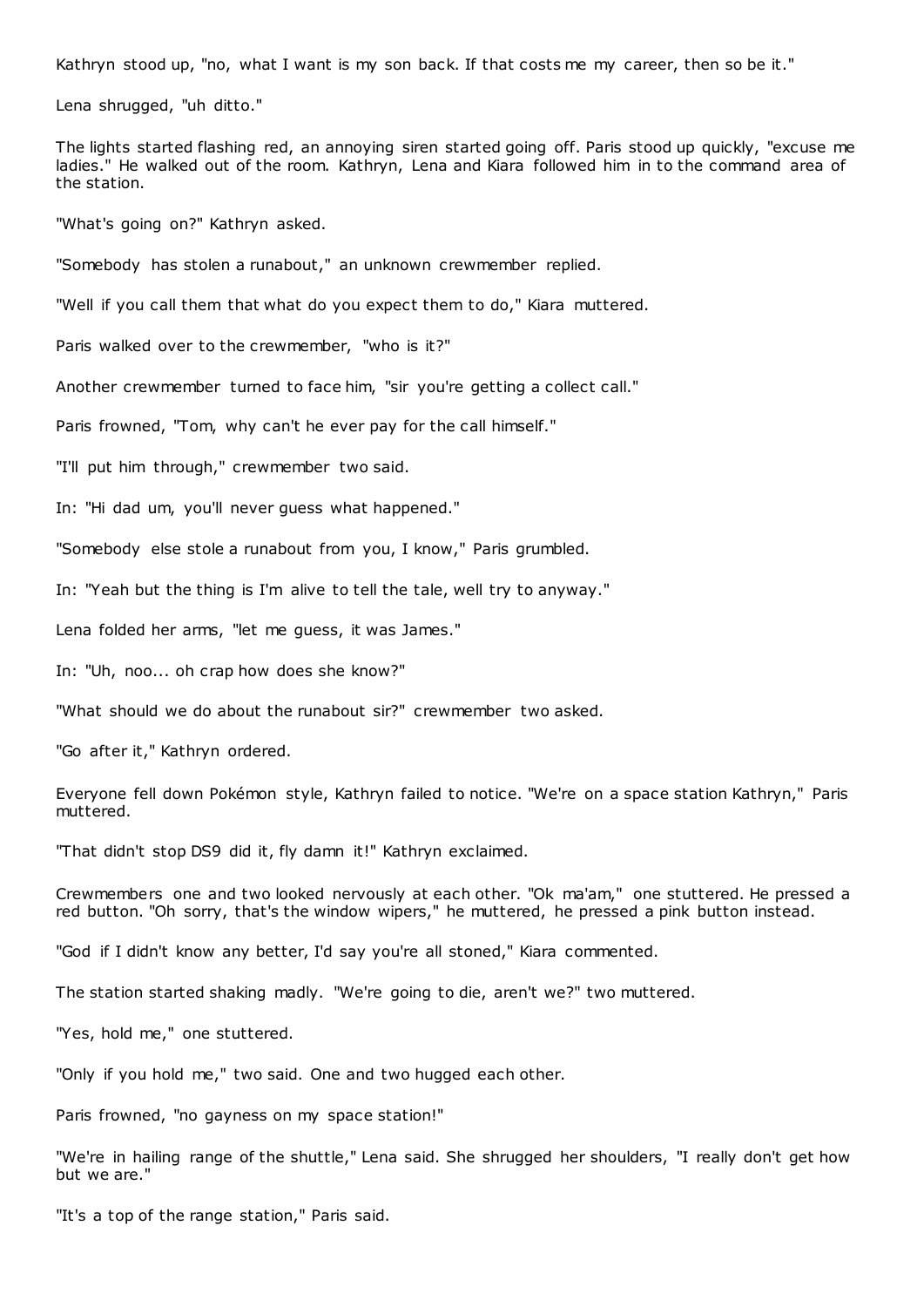"Hail the runabout," Kathryn ordered.

Paris rolled his eyes, "I was pretty sure that I was in charge here."

"Commlink open," two said.

Kathryn cleared her throat, "ok James you'd better explain yourself and then get your ass back here."

James, Unu (Jessie lookalike remember), Yasmin and two unknown crewmembers, both hugging by the way, appeared on the viewscreen. Yasmin was busy tying up Unu.

"I always knew Janeway was a witch, how else would a space station move so fast," James said.

"You bitch, get the hell off of me," Unu moaned.

Yasmin giggled, "you're going to die again." She gagged her.

"Enough with this, get your butt onto this station right now," Kathryn snapped.

"Um I've got a Game Cube to catch," James said. He moved his chair closer to the screen, "and I kinda need my ass to sit on chairs and stuff."

"How did you find Unu, we've been looking for her for years?" Lena asked.

In: "Aah, he's been keeping her with him all this time, you know like a toy."

Kathryn pulled a disgusted face, Lena, Kiara, Yasmin, Unu and even James did too.

"Don't Tom please, I just ate," Lena muttered.

Paris rolled his eyes, "do you realise this is now a collect long distance call Tom? Hang up!"

In: "Sorry."

Kiara stared blankly at the viewscreen, "this can't be right." Everyone glanced in her direction.

# **Reality One, the Pegasus C:**

Damien was busy showing a new crewmember around, "and this is the cloning machine."

The girl looked at the machine in disgust, "hey do I introduce you to your mother? I think not."

Damien looked uneasy, "yes well, I don't want to meet my host's mother. She's probably gone crazy."

"So, why did you clone me anyway? There are better people to clone," the girl asked.

"Well I have most of the crew already at my disposal, yours was harder to find. Not as hard as Kes though," Damien replied.

The girl rolled her eyes, "fine."

In: "Riker to... cool my voice echoes everywhere, um Damien."

Damien groaned, "what!?"

In: "We have intruders, oh god I hope it isn't the Teletubbies with machine guns again."

Damien and the girl glanced at each other, they looked rather disturbed. "Um Riker, wasn't that just one of those dreams you never tell me about," Damien muttered.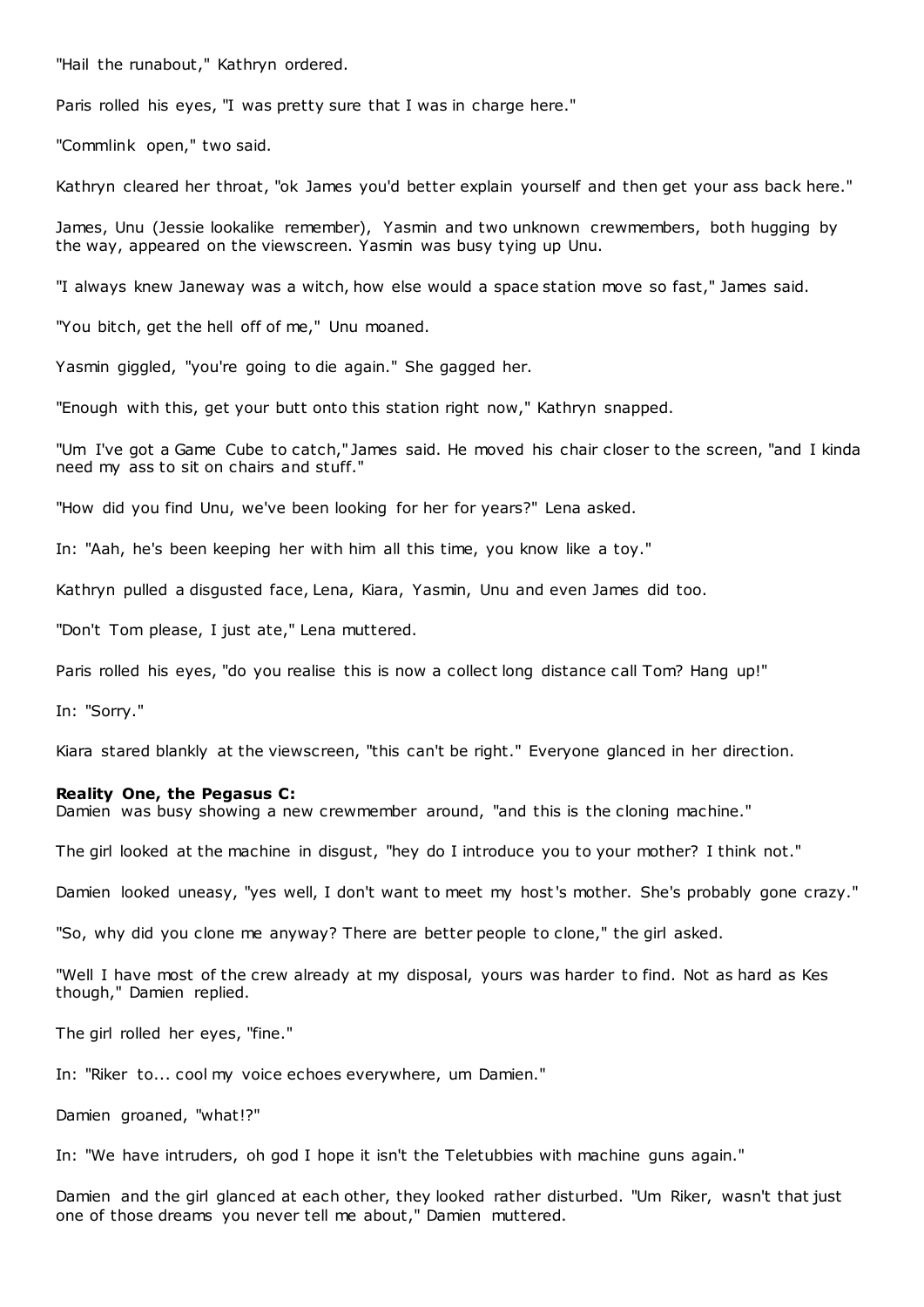In: "Uh yes sir."

"I'm on my way to the bridge, you go back to the Enterprise," Damien said.

In: "All right, I get to play with the joy stick again!"

"Not you, you imbecile!" Damien yelled.

In: "Oh." All that was heard was crying.

## **Meanwhile:**

Craig, Naomi and an unknown crewmember were now inside what looked like Damien's quarters, oh come on who else would have rabbit wall paper?

"Can we go, this is freaking me out," Naomi moaned.

Craig shook his head, he walked into a rabbit statue. He had to bite his lip to stop himself screaming, "uh yes please."

Naomi eyed his now broken foot, probably, "great, now I get to tell everyone that a rabbit beat you up."

Craig hopped towards the door, "you will do no such thing." He disappeared out of the room, whimpering. Naomi and the unknown crewmember followed.

## **Meanwhile again:**

Zare and James were arguing over something, the unknown crewmember just trembled in fear cos he knew what was going to happen.

"No I am still upset over my brother, so..." Zare moaned. She pulled the crewmember over to stand in front of her.

James pulled him over to him, "you tried to kill my sister and mess up the timeline, so I get the human shield."

"No me!" Zare screamed, she pulled the crewmember in front of her.

"Ooh good argument," James muttered sarcastically, he pulled the crewmember in front of him.

"I am a newer character!" Zare yelled, you get the idea by now.

"Yeah and they have a bigger chance of getting killed off!" James yelled back.

"No they don't!" Zare yelled. She looked nervous, "why's that?"

"Well I've been here since Season One, has anybody from that season been killed off? No!" James replied.

"Technically Lilly did so..." Zare said, she stuck her tongue out at him.

"That doesn't count!" James moaned.

"It so does, and technically you've been around since the prequel days and well two of t hose cast have been killed off," Zare said.

The unknown crewmember turned green, "stop it, I feel sick."

Zare and James looked at him looking disgusted. James turned back to Zare, "you can have him, I come back from the dead a lot."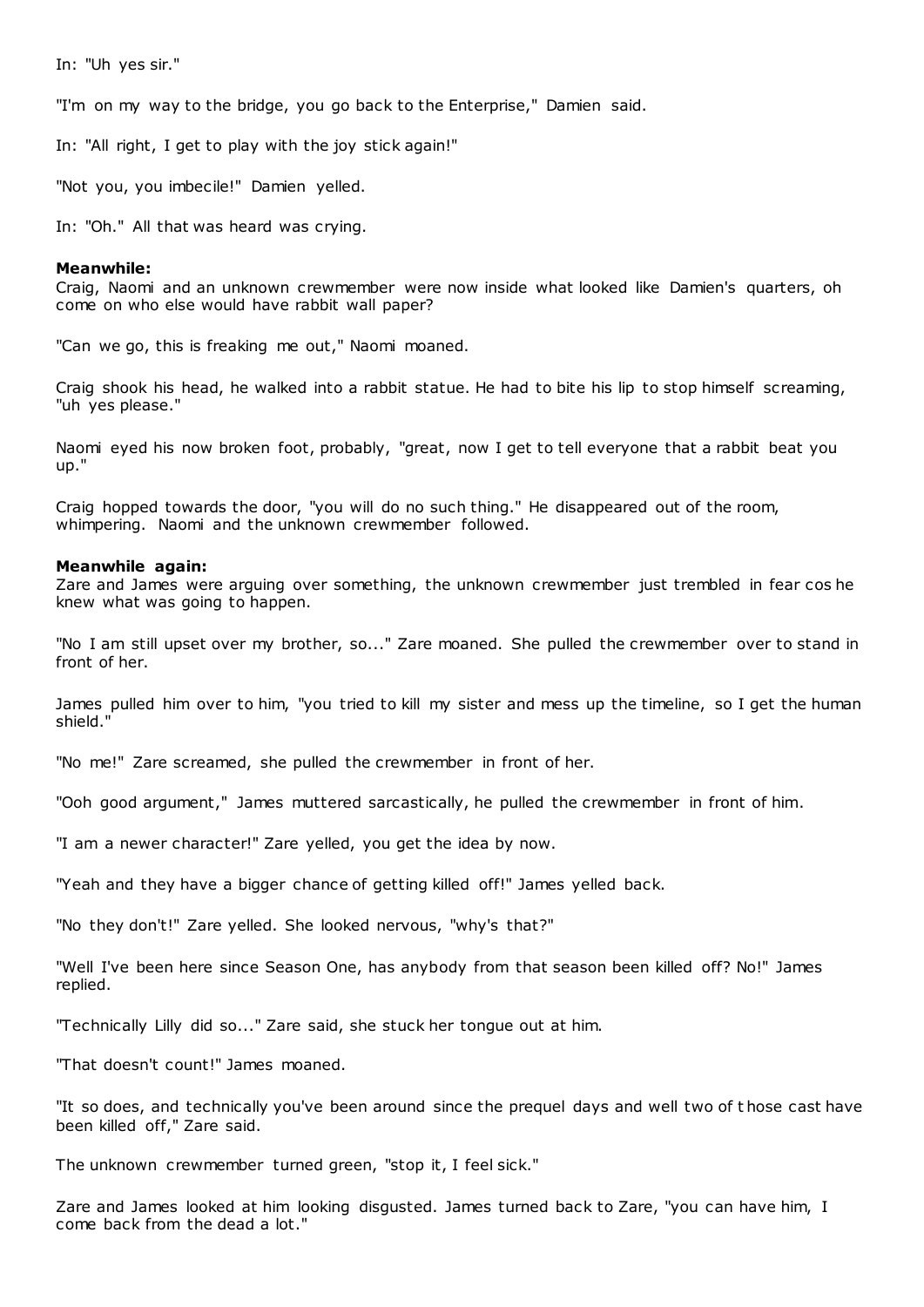"Oh no, you're not letting go of him that easily," Zare grumbled.

## **While the insanity continues offscreen, we go back to the Pegasus bridge:** "Report," Damien ordered as he stepped off the turbolift.

"Six crewmembers from the Enterprise are onboard, two are unknown," Riker replied.

"Good," Damien said with an evil look on his face. "We'll kidnap them and clone them to be my new army of the damned."

"Don't they get killed very easily?" Riker said, looking confused.

"Why must you ruin my moments?" Damien snapped.

Brock ran in, he crashed into the Captain's chair and got knocked unconscious. Ash and May followed him, looking rather nervous. "Sir, two Enterprise people have been spotted arguing over some green guy on Deck Five," Ash said.

"Which people?" Damien asked.

May glanced at Ash, "uh a blonde guy and a black haired girl. They were tossing the guy around like he was a chew toy."

Damien frowned, "James and the new Slayer." The camera zoomed in on him, it hit him and knocked him unconscious.

"So the magic word isn't Damien anymore, aaw," Riker moaned.

## **Meanwhile in the Alpha Quadrant:**

Kathryn was having a thrilling conversation about coffee with her sister, when the camera started to zoom in on her. She noticed it and screamed. First she pushed Phoebe in the way, it avoided her and still tried to zoom in on Kathryn. She then decided that running away would be best, but the camera just continued to follow.

"Right, this is disturbing," Phoebe muttered. She shrugged it off and drank Kathryn's coffee.

## **Back on the Pegasus bridge:**

"I'm confused, which word is the magic word?" Misty asked.

Damien regained consciousness. Ash put his hand up, "maybe it was Slayer."

"No, that's a Buffy dramatic close up word," May muttered.

"Maybe it was the name James," Ash said. Once again Damien got knocked unconscious.

Misty giggled, "what would happen if... James."

The camera tried to zoom in on Damien again, he woke up just in time and screamed. He tried rolling away from it, but it kept following him.

"Wow, the cameramen are adapting," Riker said in a dramatic voice.

#### **Meanwhile:**

Craig tapped his commbadge, "Anderson to Enterprise, we've searched the ship's database and there's nothing about a time travel device."

In: "How did you manage to get in?"

"Well the password was hard but I got it," Craig said, beaming too much.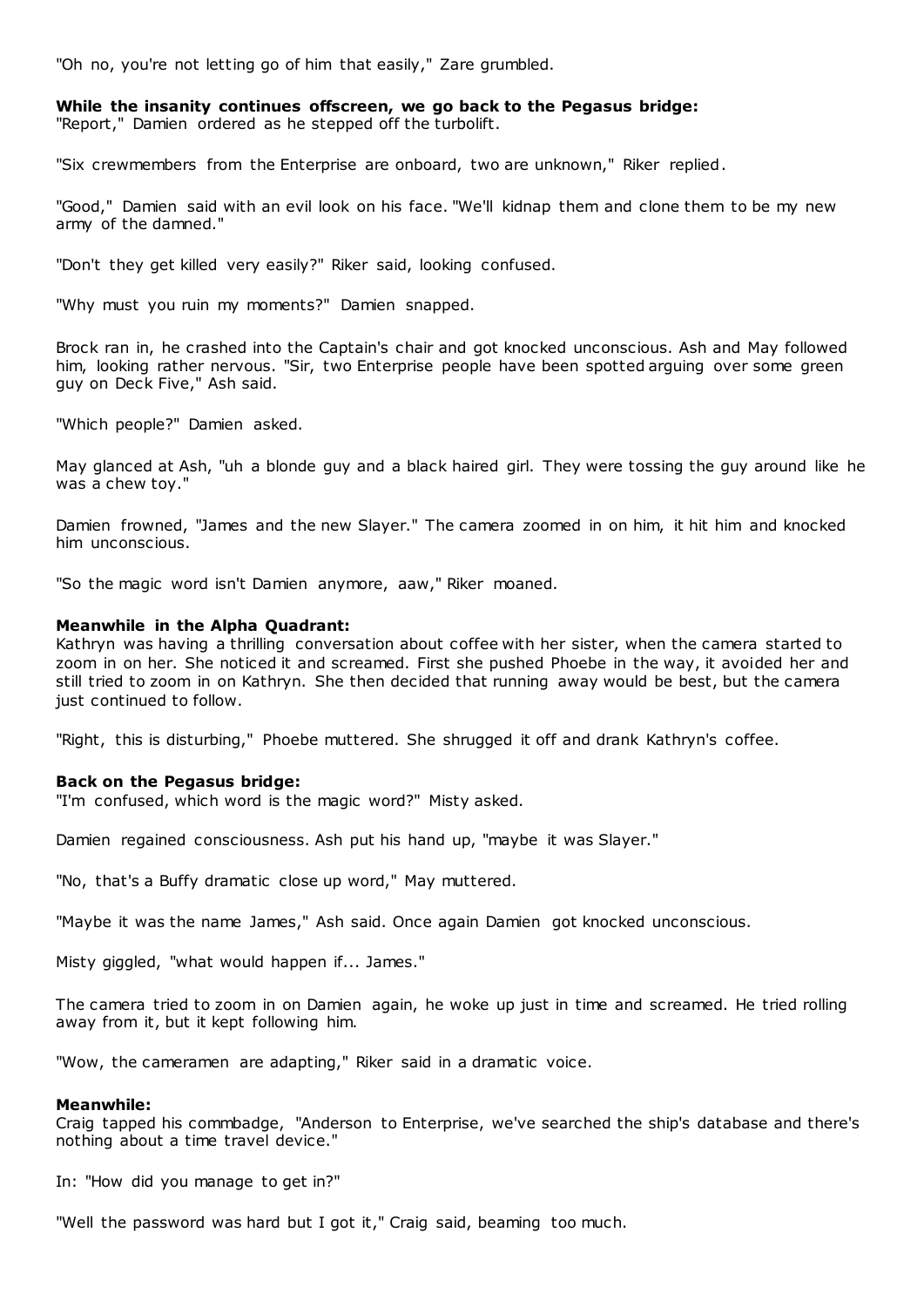Naomi groaned, "it was just bunnies, the first attempt he made was rabbit."

In: "Ugh, download the database, we may as well steal it."

"Why?" Craig questioned.

In: "Cos I feel like it, god."

"Right, should we contact James and Zare to tell them?" Naomi asked.

## **The Bridge:**

Damien sat down in his chair, "phew it gave up. Now... what the?" The camera zoomed in again, and crashed right into his head harder than usual.

"Hey, the cameraman just killed Damien! Oh god, who's next!" Misty screamed.

"No one," everyone else muttered. It then kicked in, everyone looked rather scared.

## **The Enterprise, ten minutes later:**

*Captains Log... um Captains Log, damn it what's the point? We've discovered that Damien and his crew are not responsible for what Kes said is going to happen, or should I say are not going to be responsible? Oh screw it. We're going to keep an eye out, but Kes believes we don't have to worry about it for a while. Oh and Kiara's come out of that damn coma.*

## **Sickbay:**

"So how did you do it doc?" Lena asked.

"I didn't do anything," Freddie replied.

Nikki shrugged, "she just woke up."

Lena turned to Kiara, "that's odd."

"Not really, the dream seemed to end right when I figured out it was a dream," Kiara said.

"Kiara we're not doing a parody of Waking Moments," Lena said.

Kiara rolled her eyes, "I know and thank god."

"How did you figure out it was a dream?" Nikki asked.

"Well for starters my dream was based on an alternate reality, where we got home before we reached New Earth again. But here's the thing, Yasmin was home too," Kiara replied.

Everyone nodded their heads. "Yes, that doesn't sound right," Lena muttered.

"I was thinking how is Yasmin in the Alpha Quadrant when she's still lost in another quadrant, I mean come on," Kiara said.

## **Meanwhile in Astrometrix:**

Yasmin walked into the room, she headed towards one of the stations. "Oh god this is boring," she moaned.

Jessie stepped into the room, "Yasmin have you seen James anywhere?"

Yasmin's eyes widened, "no. Oh god." The camera zoomed in on her and knocked her out.